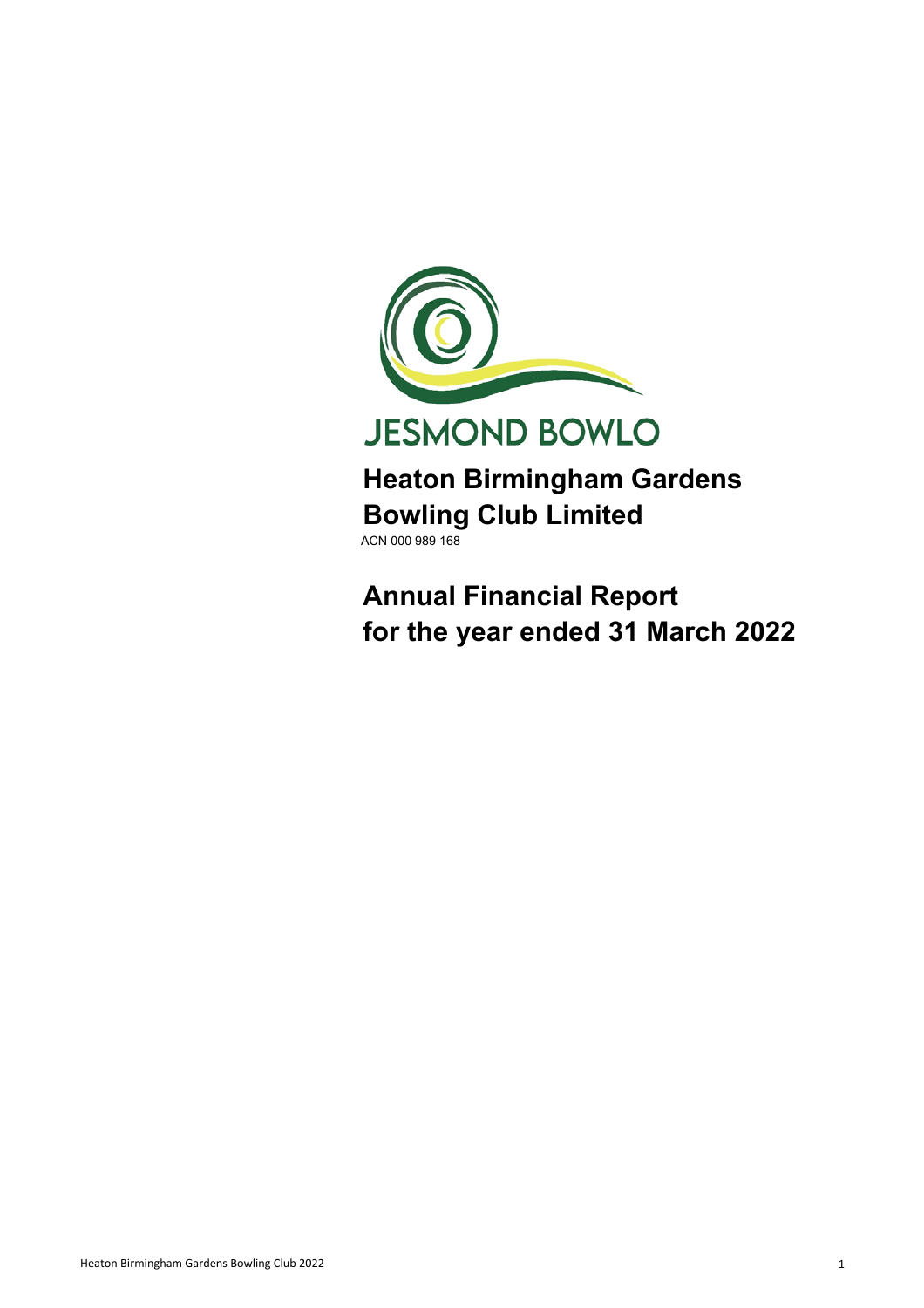## **Heaton Birmingham Gardens Bowling Club Limited ACN 000 989 168 Annual financial report for the year ended 31 March 2022**

### **Contents**

|                                                            | Page      |
|------------------------------------------------------------|-----------|
| Directors' report                                          | $3 - 4$   |
| Auditor's independence declaration                         | 5         |
| <b>Financial statements</b>                                |           |
| Statement of profit or loss and other comprehensive income | 6         |
| Statement of financial position                            |           |
| Statement of changes in equity                             | 8         |
| Statement of cash flows                                    | 9         |
| Notes to the financial statements                          | $10 - 17$ |
| Directors' declaration                                     | 18        |
| Independent auditor's report to the members                | $19 - 20$ |
| Detailed profit and loss statement                         | $21 - 23$ |

These financial statements are the financial statements of Heaton Birmingham Gardens Bowling Club Limited. The financial statements are presented in the Australian currency.

The financial statements were authorised for issue by the Directors on 24 May 2022. The Directors have the power to amend and reissue the financial statements.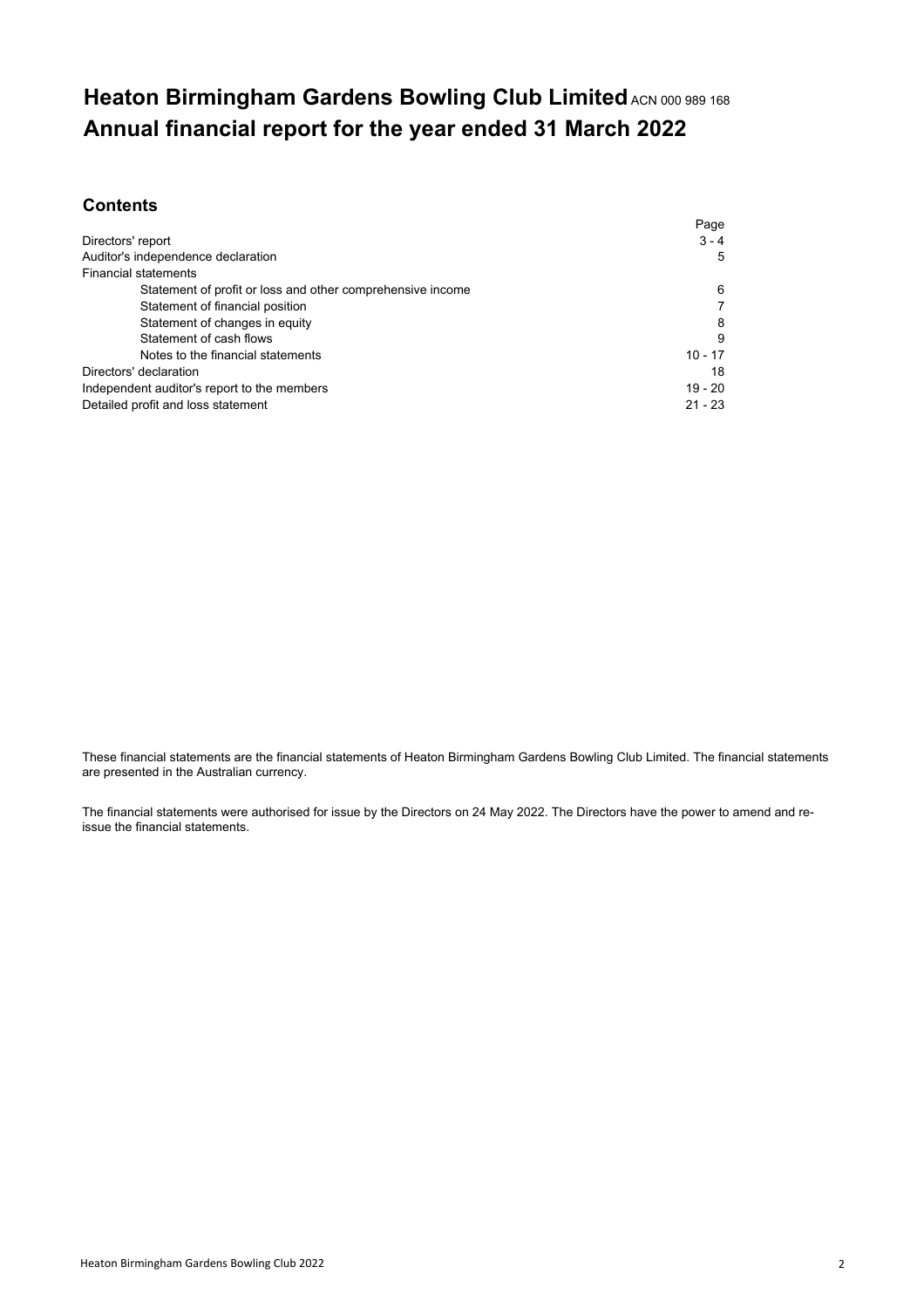## **Director's report**

Your Directors present their report on Heaton Birmingham Gardens Bowling Club Limited (the Company) for the year ended 31 March 202

#### **Directors details**

The following persons were Directors of Heaton Birmingham Gardens Bowling Club Limited during the financial year, and up to the date of this report:

#### **Mr William Johnson Mrs Dawn Hardes**

A Foreman Boilermaker, also worked as a site supervisor. Has been approved for working with children and has a first aid certificate.

#### **Mr Russell Wilson Mr Warren Steel**

Vice Chairperson **Director** Director **Director Director Director Director Director** 

Retired. Worked as a paymaster at the Dockyard.

#### **Mr Brian Boyce Mr Barry Jones**

Director Director Director since 2020 Director since 2021

Worked at Comsteel for 49 years as Electrical Public servant for 40 years Superintendent and was in charge of maintenance, breakdowns and new works.

**Chairperson** Chairperson **Chairperson Acting Chairperson** Director since 2016 Director since 2018 Catering / Tailoress

Director since 2006

Worked as a leading hand and was in control of rostering of drivers as a supervisor of Linfox Transport

#### **Director's meetings**

The number of meetings the Directors held during the year and the number of meetings attended by each director is as follows:

| <b>Board members</b> |                    | <b>Board meetings</b> | в |
|----------------------|--------------------|-----------------------|---|
| Mr William Johnson   |                    | 9                     |   |
| Mrs Dawn Hardes      |                    | 9                     | 9 |
| Mr Russell Wilson    |                    | 9                     |   |
| Mr Warren Steel      |                    | 9                     |   |
| Mr Brian Boyce       |                    | 9                     | 9 |
| Mr Barry Jones       | Appointed 22/10/21 | 5                     | 5 |
| Ms Barbara Wills     | Resigned 25/10/21  |                       |   |
| Mr Darren Kemp       | Resigned 25/10/21  |                       |   |

Where:

- column A: the number of meetings the Director was entitled to attend

- column B: the number of meetings the Director attended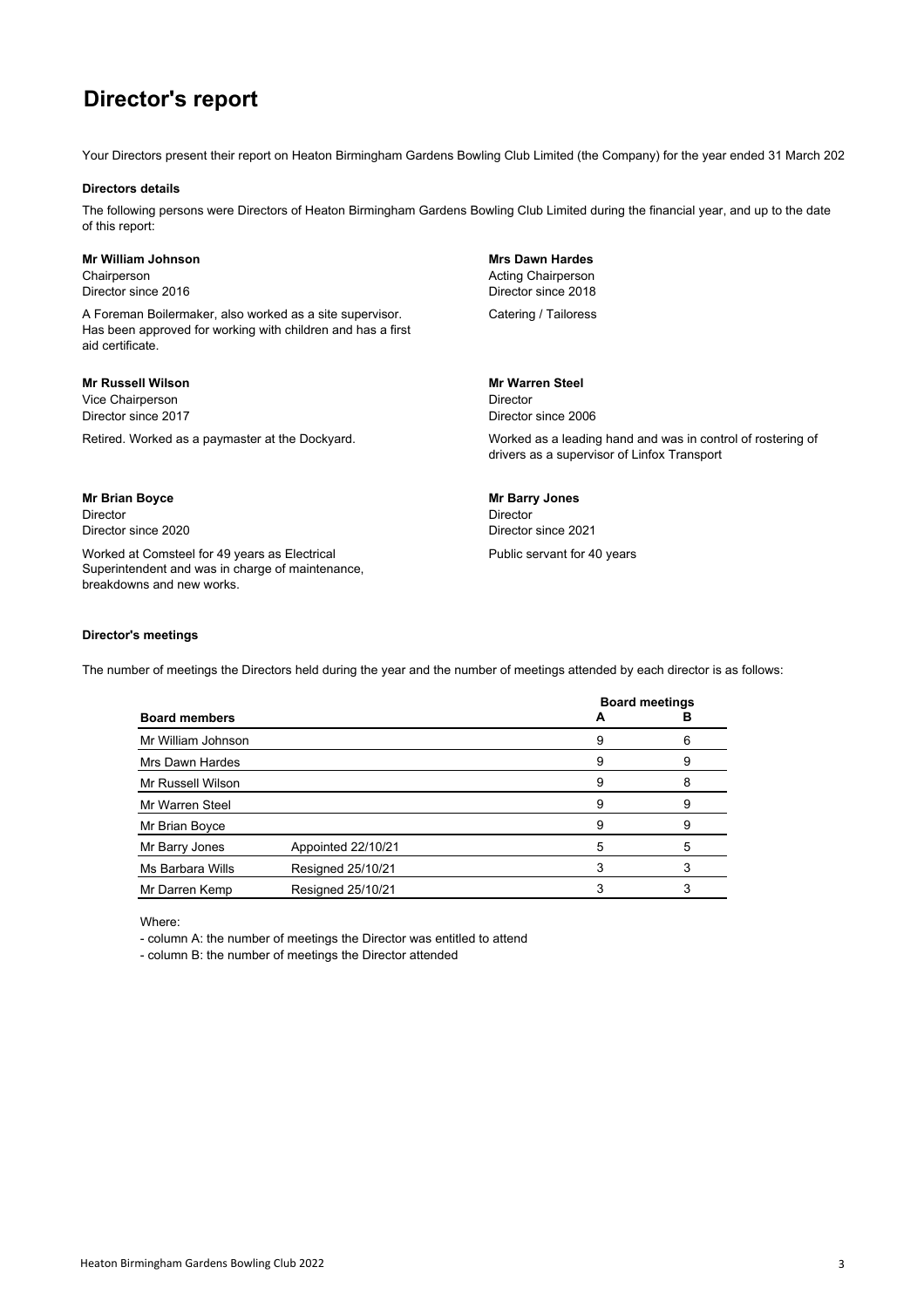#### **Core and non-core property**

Pursuant to Section 41E(5) of the Registered Clubs Act 1976 (NSW) for the financial year ended 31 March 2022, the following land and buildings are considered to be core and non-core property:

Core - Leasehold property situated at 48 Mordue Parade, Jesmond. Non-Core - Nil

#### **Principal activities**

During the year, the principal activities of the Company was the running of a licensed club for the benefit of its members and to meet the Company objectives under its constitution.

There have been no significant changes in the nature of these activities during the year.

#### **Long-term objectives**

The Company's long-term objectives are to:

- Provide the best facilities available to members and their guests, including the promotion of the game of bowls.

#### **Strategy for achieving short and long-term objectives**

During the year the principal activities of the Company consisted of:

(a) Maintain or increase existing revenue levels and control costs to return to profitability which will allow the Company's premises to be continually improved.

#### **Performance measurement**

The Company measures its performance against industry benchmarks, gross profit percentage and wages to sales percentages to measure the financial performance of trading areas such as bar and gaming. The Company also uses EBITDA to measure the financial performance of the Company overall.

#### **Contribution in winding up**

The Company is incorporated under the Corporations Act 2001 and is a Company limited by guarantee. If the Company is wound up, the constitution states that each member is required to contribute a maximum of \$4 each towards meeting any outstanding obligations of the Company. At 31 March 2022 the total amount that members of the Company are liable to contribute if the Company is wound up is \$1,736 (2021: \$876).

#### **Rounding of amounts**

The Company is of a kind referred to in ASIC Legislative Instrument 2016/191, relating to the 'rounding off' of amounts in the Directors' report. Amounts in the Directors' report have been rounded off in accordance with the instrument to the nearest dollar.

#### **Auditor's independence declaration**

A copy of the auditor's independence declaration as required under section 307C of the Corporations Act 2001 is set out on page 5 and forms part of this Directors' report.

This report is made in accordance with a resolution of the Directors.

Ruti

Russell Wilson - Vice Chairperson

 $D.$  Neoder

Dawn Hardes - Acting Chairperson

**Jesmond, NSW** Dated: 24 May 2022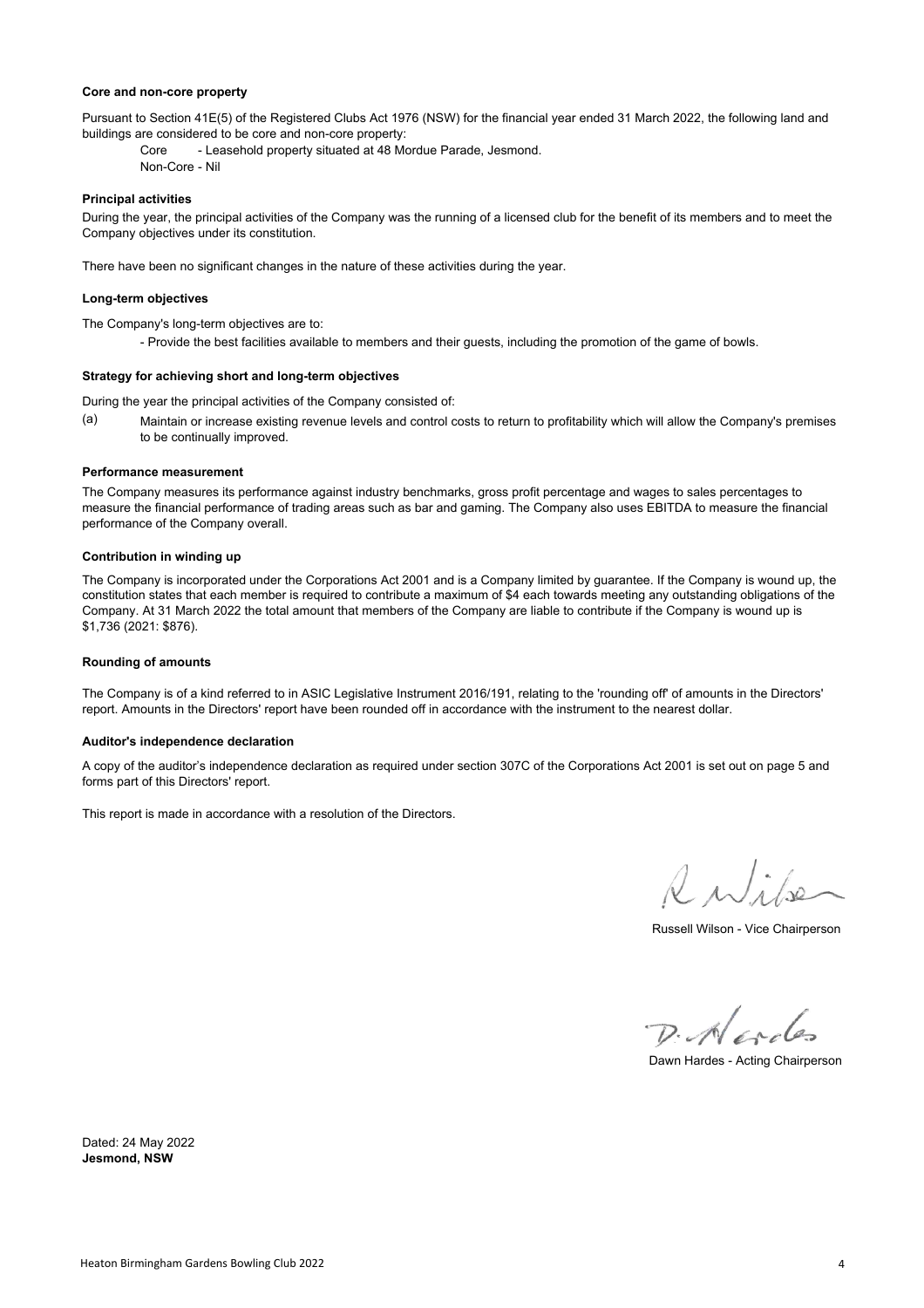

## **Auditor's independence declaration**

To the Directors of Heaton Birmingham Gardens Bowling Club Limited

In accordance with the requirements of the Corporations Act 2001, as lead auditor for the audit of Heaton Birmingham Gardens Bowling Club Limited for the year ended 31 March 2022, I declare that, to the best of my knowledge and belief, there have been:

- (a) no contraventions of the auditor independence requirements as set out in section 307C the of Corporations Act 2001 in relation to the audit; and
- (b) no contraventions of any applicable code of professional conduct in relation to the audit.

Show Mhlo

Shaun Mahony - Partner

PitcherfertnersNHPartnership

Pitcher Partners NH Partnership Chartered Accountants

**Newcastle West, NSW** Dated: 24 May 2022

Adelaide Brisbane Melbourne Newcastle Perth Sydney

Pitcher Partners is an association of independent firms. An independent company. ABN 53 001 876 320. Liability limited by a scheme approved under Professional Standards Legislation. Pitcher Partners is a member of the global network of Baker Tilly International Limited, the members of which are separate and independent legal entities.

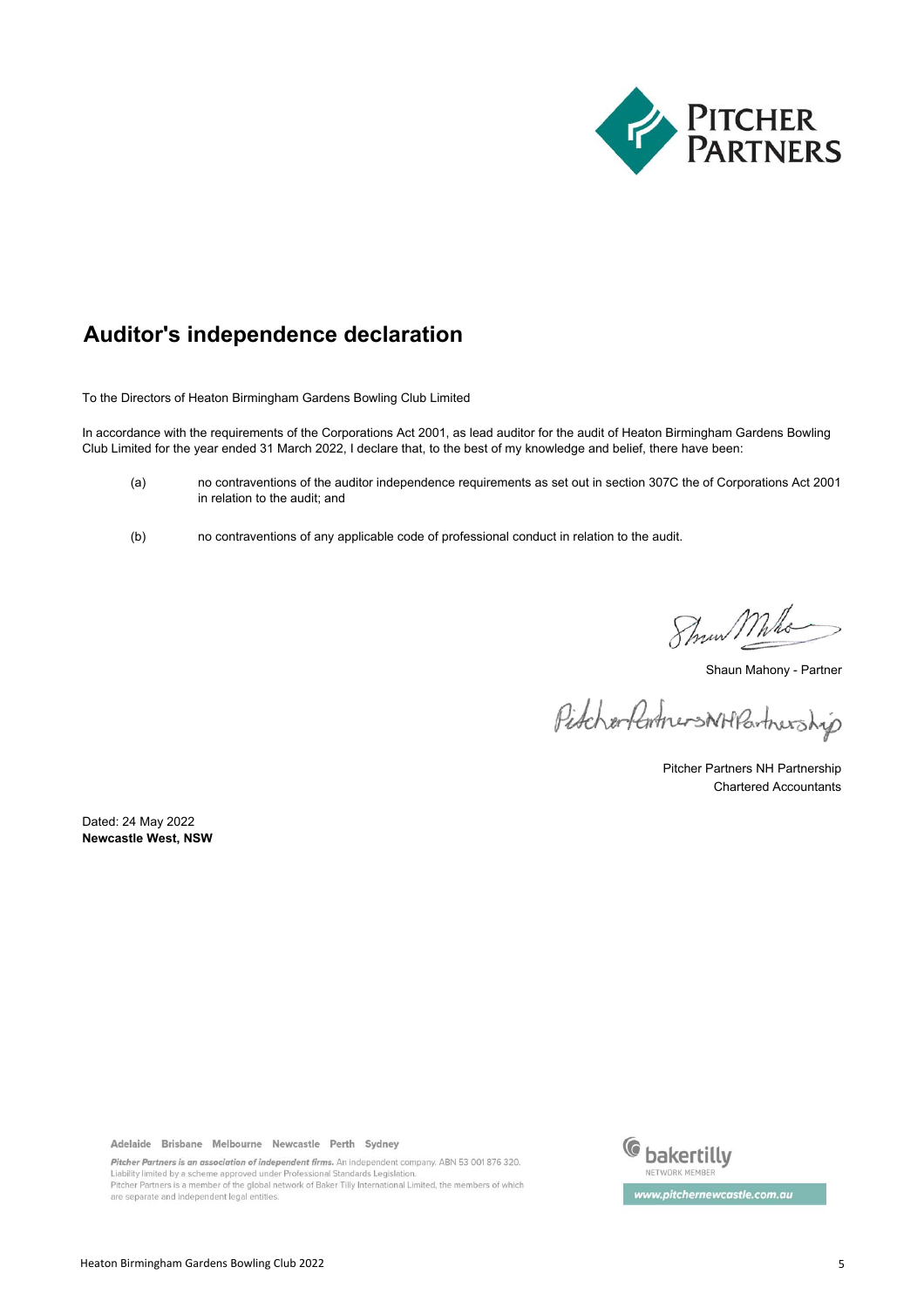## **Statement of profit or loss and other comprehensive income**

For the year ended 31 March 2022

|                                                     |              | 2022       | 2021       |
|-----------------------------------------------------|--------------|------------|------------|
|                                                     | <b>Notes</b> | \$         | \$         |
| Revenue from continuing operations                  | 2            | 627,951    | 666,331    |
| Other Income                                        | 3            | 37,884     | 181,549    |
| Bar cost of goods sold                              |              | (123, 287) | (142, 626) |
| Bar direct expenses                                 |              | (134, 256) | (198, 672) |
| Gaming direct expenses                              |              | (32, 721)  | (26, 651)  |
| Green expenses                                      |              | (20, 452)  | (17, 862)  |
| Bowls expenses                                      |              | (72, 534)  | (64,096)   |
| Members amenities                                   |              | (21, 135)  | (6,076)    |
| Clubhouse expenses                                  |              | (120, 609) | (132, 324) |
| Administration expenses                             |              | (222, 777) | (193, 271) |
|                                                     |              | (747, 771) | (781,578)  |
| Profit / (loss) before income tax                   |              | (81, 936)  | 66,302     |
| Income tax expense                                  |              |            |            |
| Profit / (loss) for the year                        |              | (81, 936)  | 66,302     |
| Other comprehensive income                          |              |            |            |
| Other comprehensive income for the year, net of tax |              |            |            |
| Total comprehensive income / (loss) for the year    |              | (81, 936)  | 66,302     |

The above *statement of profit or loss and other comprehensive income* should be read in conjunction with the accompanying notes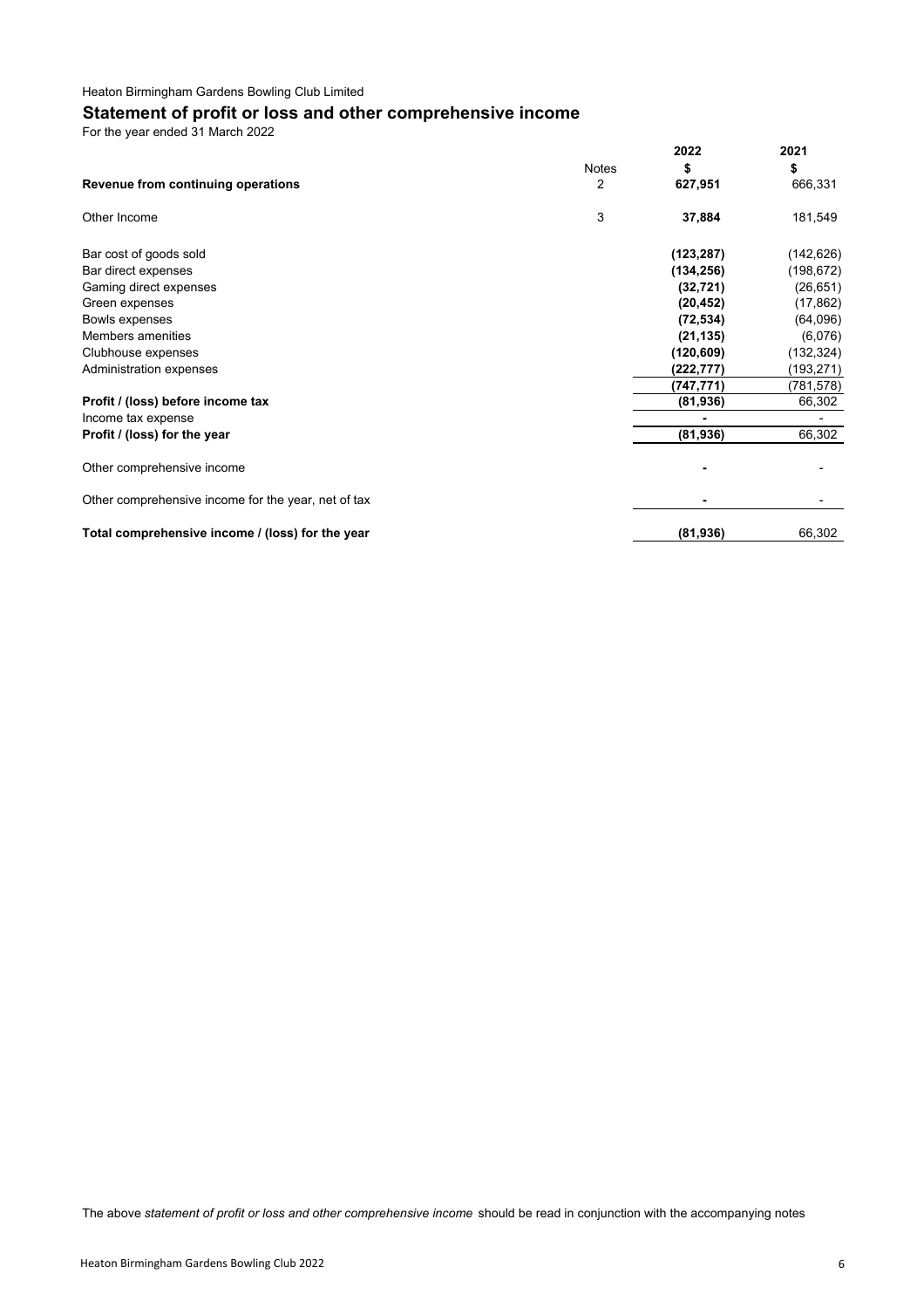## **Statement of financial position**

For the year ended 31 March 2022

|                                      |                | 2022    | 2021    |
|--------------------------------------|----------------|---------|---------|
|                                      | <b>Notes</b>   | \$      | \$      |
| <b>ASSETS</b>                        |                |         |         |
| <b>Current assets</b>                |                |         |         |
| Cash and cash equivalents            | 4              | 158,552 | 209,809 |
| Trade receivables                    | 5              | ä,      | 1,500   |
| Inventories                          | 6              | 19,610  | 16,896  |
| Financial assets at amortised cost   | $\overline{7}$ | 10,593  | 10,546  |
| Other assets                         | 8              | 4,631   | 5,911   |
| <b>Total current assets</b>          |                | 193,386 | 244,662 |
| <b>Non-current assets</b>            |                |         |         |
| Property, plant and equipment        | 9              | 244,801 | 268,287 |
| Intangible assets                    | 10             | 55,895  | 55,895  |
| Right-of-use asset                   | 11             | 76,056  | 105,200 |
| <b>Total non-current assets</b>      |                | 376,752 | 429,382 |
| <b>Total assets</b>                  |                | 570,138 | 674,044 |
| <b>LIABILITIES</b>                   |                |         |         |
| <b>Current liabilities</b>           |                |         |         |
| Trade and other payables             | 12             | 41,043  | 40,335  |
| Provisions                           | 13             | 22,882  | 22,505  |
| <b>Other liabilities</b>             | 14             | 2,728   | 4,191   |
| Lease liabilities                    | 11             | 23,283  | 22,226  |
| <b>Total current liabilities</b>     |                | 89,936  | 89,257  |
| <b>Non-current liabilities</b>       |                |         |         |
| Provisions                           | 13             | 1,712   | 1,078   |
| Lease liabilities                    | 11             | 42,521  | 65,804  |
| <b>Total non-current liabilities</b> |                | 44,233  | 66,882  |
| <b>Total liabilities</b>             |                | 134,169 | 156,139 |
| <b>Net assets</b>                    |                | 435,969 | 517,905 |
| <b>MEMBERS FUNDS</b>                 |                |         |         |
| Retained profits                     |                | 435,969 | 517,905 |
| <b>Total members funds</b>           |                | 435,969 | 517,905 |

The above *statement of financial position* should be read in conjunction with the accompanying notes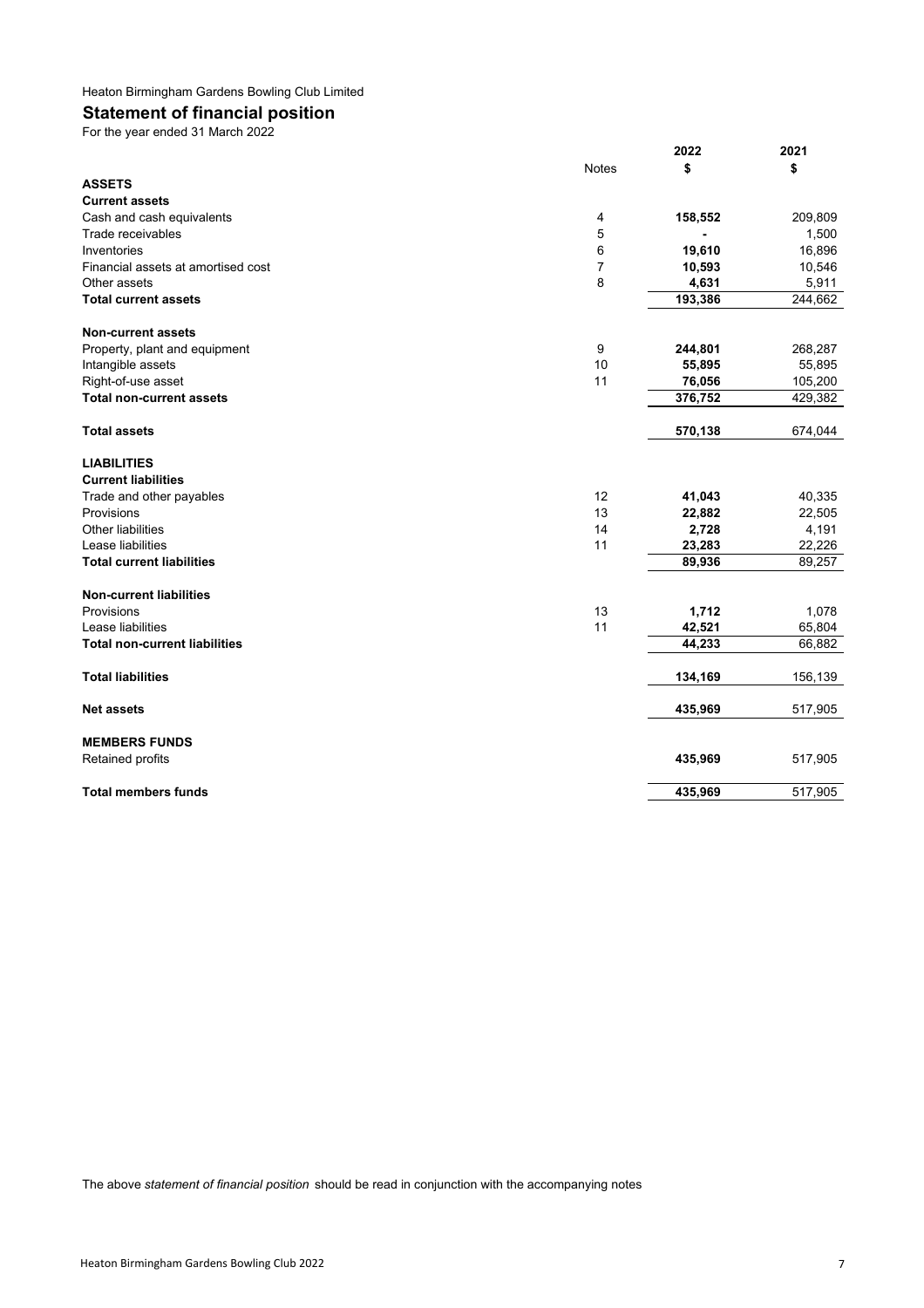## **Statement of changes in equity**

For the year ended 31 March 2022

|                                         | <b>Retained</b> |           |  |
|-----------------------------------------|-----------------|-----------|--|
| Note                                    | <b>Profits</b>  | Total     |  |
|                                         | \$              | \$        |  |
| Balance at 1 April 2020                 | 451,603         | 451,603   |  |
| Profit/(Loss) for the year              | 66.302          | 66,302    |  |
| Total comprehensive income for the year | 66,302          | 66,302    |  |
| Balance at 31 March 2021                | 517,905         | 517,905   |  |
| Profit/(Loss) for the year              | (81,936)        | (81,936)  |  |
| Total comprehensive income for the year | (81,936)        | (81, 936) |  |
| Balance at 31 March 2022                | 435,969         | 435,969   |  |

The above *statement of changes in equity* should be read in conjunction with the accompanying notes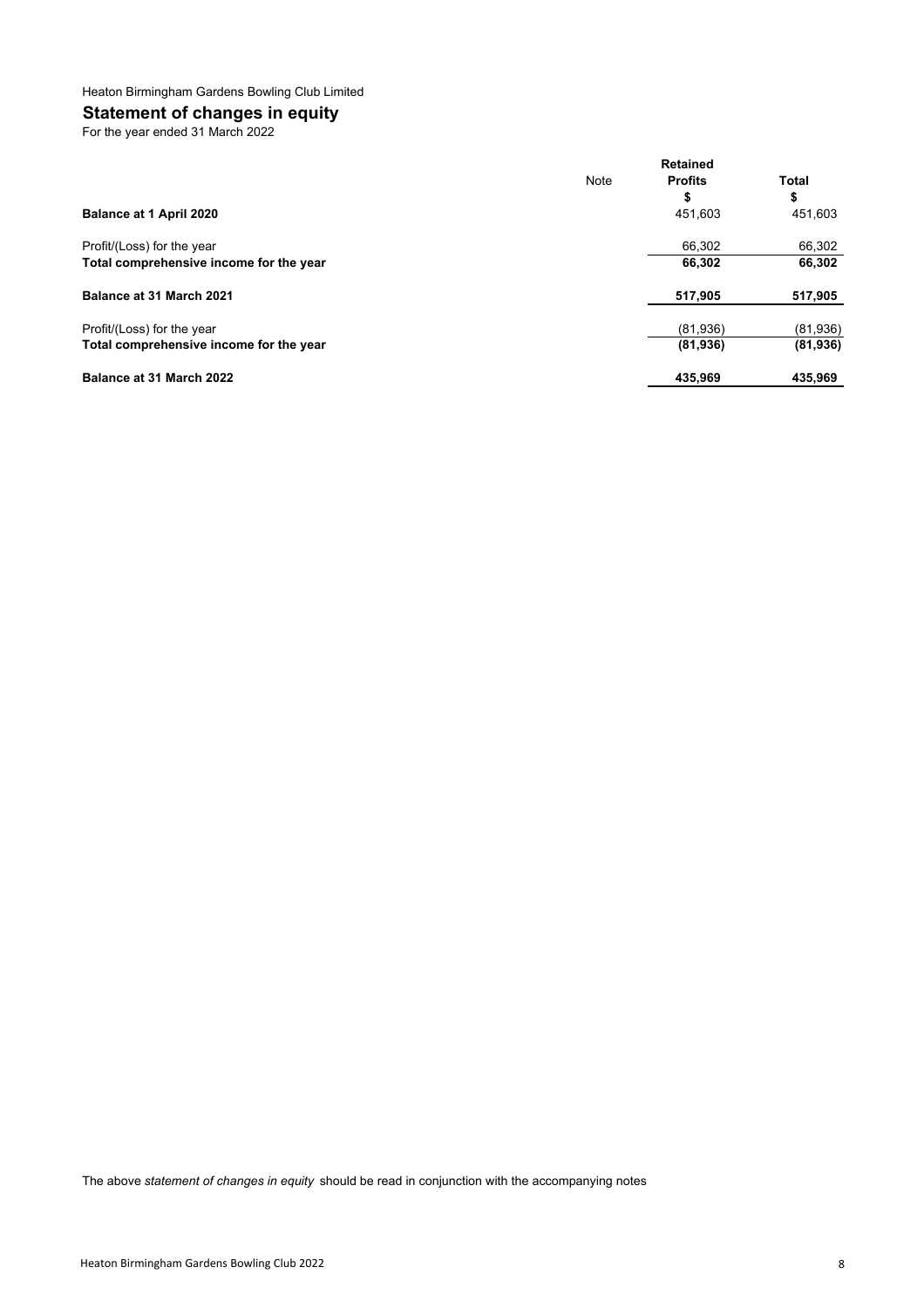#### **Statement of cash flows** For the year ended 31 March 2022

| <b>TUI LIIC YCAL CHUCU UT IVIAICH ZUZZ</b>                       |              |            |            |
|------------------------------------------------------------------|--------------|------------|------------|
|                                                                  |              | 2022       | 2021       |
|                                                                  | <b>Notes</b> | S          | \$         |
| Cash flows from operating activities                             |              |            |            |
| Receipts from members and customers                              |              | 689,752    | 735,196    |
| Payments to suppliers and employees                              |              | (713, 768) | (764, 342) |
| Interest received                                                |              | 152        | 274        |
| Government stimulus received                                     |              | 21,732     | 179,297    |
| Net cash inflow (outflow) from operating activities              |              | (2, 132)   | 150,425    |
| Cash flows from investing activities                             |              |            |            |
| Payments for property, plant and equipment                       |              | (42, 852)  | (38, 045)  |
| Transfer from / (to) Interest Bearing Deposit                    |              | (47)       | (91)       |
| Proceeds from sale of property, plant and equipment              |              | 16,000     |            |
| Net cash inflow (outflow) from investing activities              |              | (26, 899)  | (38, 136)  |
| Cash flows from financing activities                             |              |            |            |
| Repayment of lease liabilities                                   |              | (22, 226)  | (30,726)   |
| Net cash inflow (outflow) from financing activities              |              | (22, 226)  | (30, 726)  |
| Net increase in cash and cash equivalents                        |              | (51, 257)  | 81,563     |
| Cash and cash equivalents at the beginning of the financial year |              | 209.809    | 128,246    |
| Cash and cash equivalents at the end of the financial year       | 4            | 158,552    | 209,809    |
|                                                                  |              |            |            |

The above *statement of cash flows* should be read in conjunction with the accompanying notes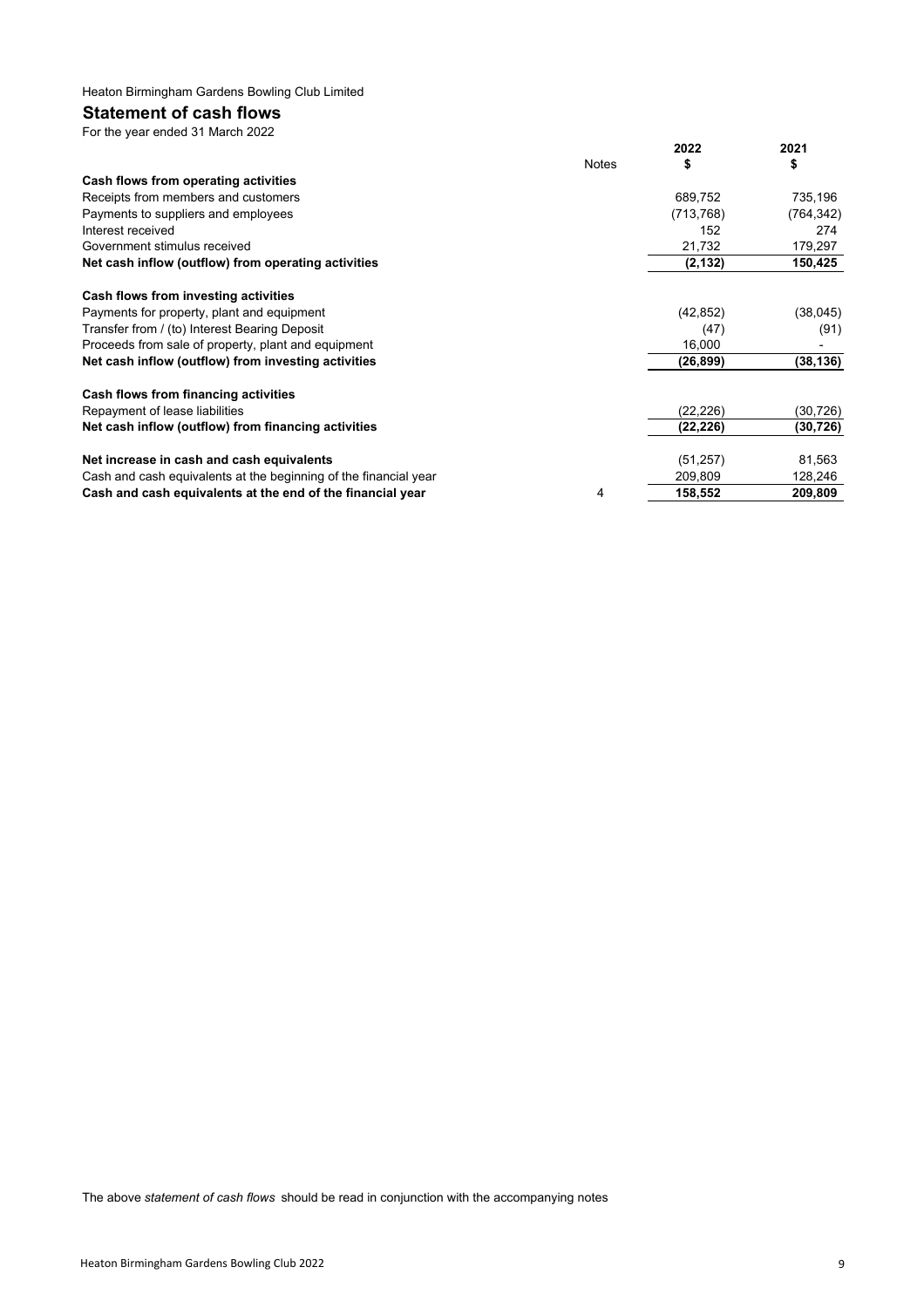#### **Notes to the financial statements**

For the year ended 31 March 2022

#### **1 Summary of significant accounting policies**

#### **(a) Basis of preparation**

This financial report is a general purpose financial report that has been prepared in accordance with Australian Accounting Standards - Reduced Disclosure Requirements, other authoritative pronouncements of the Australian Accounting Standards Board and the Corporations Act 2001. Heaton Birmingham Gardens Bowling Club Limited (the Company) is a not for profit entity for financial reporting purposes under Australian Accounting Standards.

The financial report has been prepared on an accruals basis and is based on historical costs. The financial report is presented in Australian Dollars.

#### **(b) Statement of compliance**

This financial report complies with Australian Accounting Standards - *Reduced Disclosure Requirements* as issued by the Australian Accounting Standards Board (AASB).

#### **(c) Income Taxes**

The Company is exempt from income tax under section 50-45 of the Income Tax Assessment Act 1997.

#### **(d) Goods and Services Tax**

Revenues, expenses and assets are recognised net of the amount of associated GST, unless the GST incurred is not recoverable from the Australian Taxation Office (ATO). In this case, it is recognised as part of the cost of acquisition of the asset or as part of the expense.

Receivables and payables are stated inclusive of the amount of GST receivable or payable. The net amount of GST recoverable from, or payable to, the ATO is included with other receivables or payables in the statement of financial position.

Cash flows are presented on a gross basis. The GST components of cash flows arising from investing or financing activities which are recoverable from, or payable to the ATO, are presented as operating cash flows.

#### **(e) Going concern basis of preparation**

For the year ended 31 March 2022, the Club incurred a net loss of \$81,936 and a net cash outflow from operations of \$2,132. Whilst the Club had a positive working capital of \$103,450 at year-end, the Club has been impacted by the COVID-19 pandemic, which required the Club to cease trading from 5 August 2021 until 11 October 2021, and operate under social distancing restrictions in the months following this.

Whilst considering the above, the Directors are of the opinion that the going concern basis upon which the financial report has been prepared is appropriate due to the following:

- (i) The Club has a cash balance at 31 March 2022 of \$158,552 and a futher \$10,593 invested in term deposits.
- (ii) The Club has no capital commitments or contingent liabilities.
- (iii) The Directors are of the belief that trading going forward will continue to improve now that social distancing restrictions have been relaxed.

It is on this basis that the Directors have determined that the going concern basis is appropriate.

#### **(f) Rounding of amounts**

The Company is of a kind referred to in ASIC Legislative Instrument 2016/191, relating to the 'rounding off' of amounts in the financial statements. Amounts in the financial statements have been rounded off in accordance with the instrument to the nearest dollar.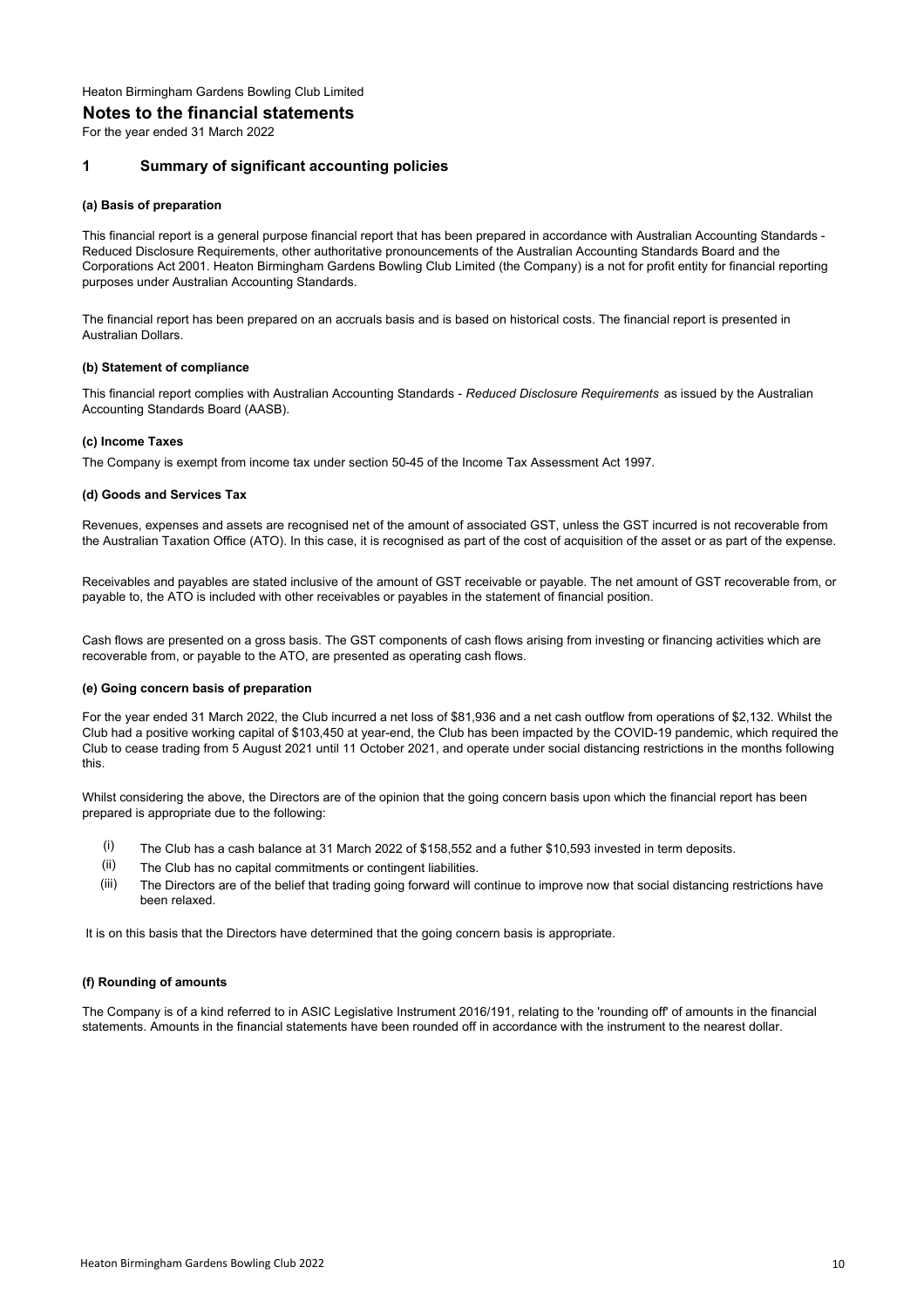#### **Notes to the financial statements**

For the year ended 31 March 2022

#### **2 Revenue**

#### **(a) Disaggregation of revenue from contracts with customers**

The Company derives revenue from the transfer of goods and services over time and at a point in time for the following services:

|                                       | <b>Beverage</b><br>Revenue | Gaming<br>Revenue | Membership<br>Revenue | Raffle<br>Revenue | <b>Bowls</b><br>Revenue | <b>Other Revenue</b> | Total   |
|---------------------------------------|----------------------------|-------------------|-----------------------|-------------------|-------------------------|----------------------|---------|
| 2022                                  | \$                         | \$                | \$                    | \$                | \$                      | \$                   | \$      |
| Revenue from contracts with customers | 303,621                    | 219,308           | 8,133                 | 44,200            | 11,771                  | 24,649               | 611,682 |
| Other revenue (not covered by AASB15) |                            | 16,269            |                       |                   |                         |                      | 16,269  |
|                                       | 303,621                    | 235,577           | 8,133                 | 44,200            | 11,771                  | 24,649               | 627,951 |
| Timing of revenue recognition         |                            |                   |                       |                   |                         |                      |         |
| At a point in time                    | 303,621                    | 219,308           |                       | 44,200            | 11,771                  | 10,249               | 589,149 |
| Over time                             |                            | 16,269            | 8,133                 |                   |                         | 14,400               | 38,802  |
|                                       | 303,621                    | 235,577           | 8,133                 | 44,200            | 11,771                  | 24,649               | 627,951 |
|                                       | <b>Beverage</b><br>Revenue | Gaming<br>Revenue | Membership<br>Revenue | Raffle<br>Revenue | <b>Bowls</b><br>Revenue | <b>Other Revenue</b> | Total   |
| 2021                                  | \$                         | \$                | \$                    | \$                | \$                      | \$                   | \$      |
| Revenue from contracts with customers | 344,319                    | 227,551           | 11,316                | 40,210            | 16,770                  | 9,921                | 650,087 |
| Other revenue (not covered by AASB15) |                            | 16,244            |                       |                   |                         |                      | 16,244  |
|                                       | 344,319                    | 243,795           | 11,316                | 40,210            | 16,770                  | 9,921                | 666,331 |
| Timing of revenue recognition         |                            |                   |                       |                   |                         |                      |         |
| At a point in time                    | 344,319                    | 243,795           |                       | 40,210            | 16,770                  | 9,921                | 655,015 |
| Over time                             |                            |                   | 11,316                |                   |                         | ÷.                   | 11,316  |
|                                       | 344,319                    | 243,795           | 11,316                | 40,210            | 16,770                  | 9,921                | 666,331 |
|                                       |                            |                   |                       |                   |                         |                      |         |

#### **(b) Accounting policies and significant judgements**

The Company recognises revenue related to the transfer of promised goods or services when a performance obligation is satisfied and when control of the goods or services passes to the customer. The amount of revenue recognised reflects the consideration to which the Company is or expects to be entitled in exchange for those goods or services.

The Company considers whether there are separate performance obligations to which a portion of the transaction price needs to be allocated (e.g. Loyalty Points Program). In determining the transaction price for the sale of goods, the Company considers the effects of variable consideration, the existence of significant financing components, non-cash consideration, and consideration payable to the customer (if any).

#### *(i) Sale of goods - beverage revenue*

Revenue from the sale of beverages is recognised at a point in time when the physical control of the goods passes to the customer.

#### *(ii) Provision of services - gaming revenue*

Revenue from rendering services from gaming facilities to members and guests of the Company is recognised when the services are provided. Gaming revenue is measured at the fair value of the consideration received from the net position of the wagers placed less customer winnings paid out. Commission revenue where the Company acts as an agent for third parties who provide wagering services to members and guests is recognised at a point in time when the wagering transactions has been completed.

#### *(iii) Provision of services - membership revenue*

The Company generates revenue from membership fees where customers purchase a membership subscription with the Company, with fees payable in advance. The period of membership is usually 1 April to 31 March. Only those member fee receipts that are attributable to the current financial year are recognised as revenue.

Fee receipts for periods beyond the current financial year are shown in the Statement of financial position under the heading of current liabilities as other liabilities.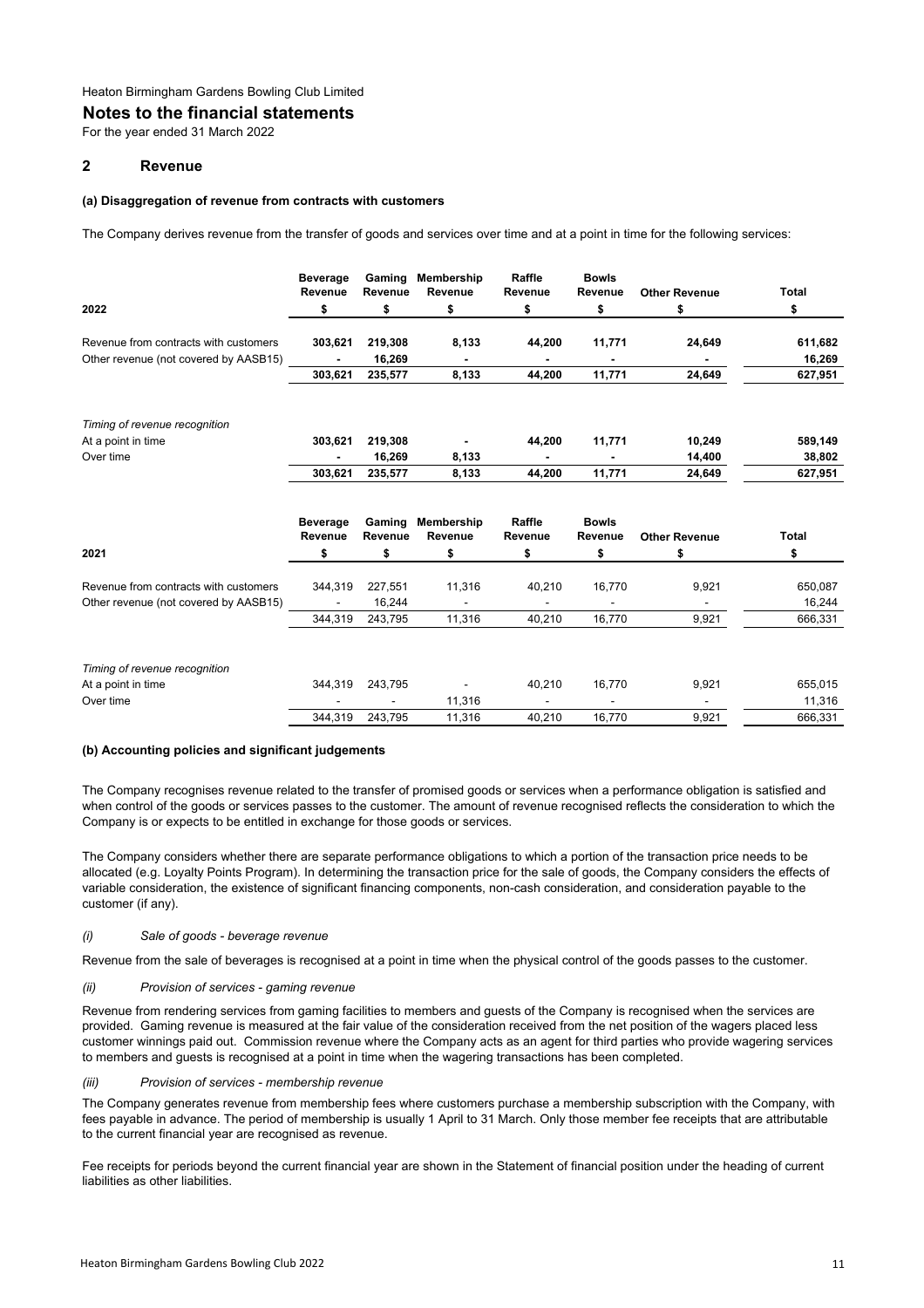#### **Notes to the financial statements**

For the year ended 31 March 2022

#### **(b) Accounting policies and significant judgements (continued)**

#### *(iv) Provision of services - raffle revenue*

Raffle revenue is recognised at a point in time when the customer takes possession of the ticket and the raffle has been conducted as at this point the performance obligations have been satisfied.

#### *(v) Provision of services - bowls revenue*

Revenue from rendering services from bowling activities to members and other patrons of the Company is recognised at a point in time when the game of bowls has been completed as at this point the performance obligations have been satisfied.

#### *(vi) Other revenue*

Other revenue is recognised at a point in time when the performance obligations have been satisfied, other than sponsorship which is recognised over time.

| 3<br>Other income and expense items                    | 2022   | 2021    |
|--------------------------------------------------------|--------|---------|
| (a) Other income                                       | \$     | \$      |
|                                                        |        |         |
| Interest income                                        | 152    | 274     |
| Gain on disposal of property, plant and equipment      | 16.000 |         |
| Government stimulus payment - JobSaver                 | 21,732 |         |
| Government stimulus payment - JobKeeper                |        | 142,500 |
| Government stimulus payment - Cashflow Boost and other |        | 36.797  |
| Lease concession benefit                               |        | 1.978   |
|                                                        | 37.884 | 181.549 |

#### *(i) Interest income*

Interest income is recognised on an accruals basis.

#### *(ii) Government stimulus payments*

The Company recognises stimulus funding from the Australian Taxation Office and Revenue New South Wales when it is considered to be receivable.

#### *(iii) Gain on disposal of property, plant and equipment*

The Company recognised gains and losses on disposal of property, plant and equipment by comparing proceeds received on sale with the carrying amount of the asset being sold.

#### *(iv) Lease concession benefit*

The Company recognises lease repayment concessions when they are formally given from the lessor. The benefit in the prior year was a result of the lessor providing concessions to the Company as a result of Covid-19.

#### **(b) Other expenses**

|                | Employee benefits expense | 245,021 | 315,456 |
|----------------|---------------------------|---------|---------|
|                | Interest costs            | 3,767   | 3,007   |
|                | Depreciation              | 95,482  | 78,316  |
| 4              | Cash and cash equivalents |         |         |
| <b>Current</b> |                           |         |         |
|                | Cash and cash equivalents | 158,552 | 209,809 |
|                |                           | 158,552 | 209,809 |

#### **Accounting policy**

Cash and short-term deposits in the Statement of financial position comprise cash at bank and in hand and short-term deposits with an original maturity of three months or less. For the purpose of the Statement of cash flows, cash and cash equivalents consist of cash and cash equivalents as defined above, net of outstanding bank overdrafts.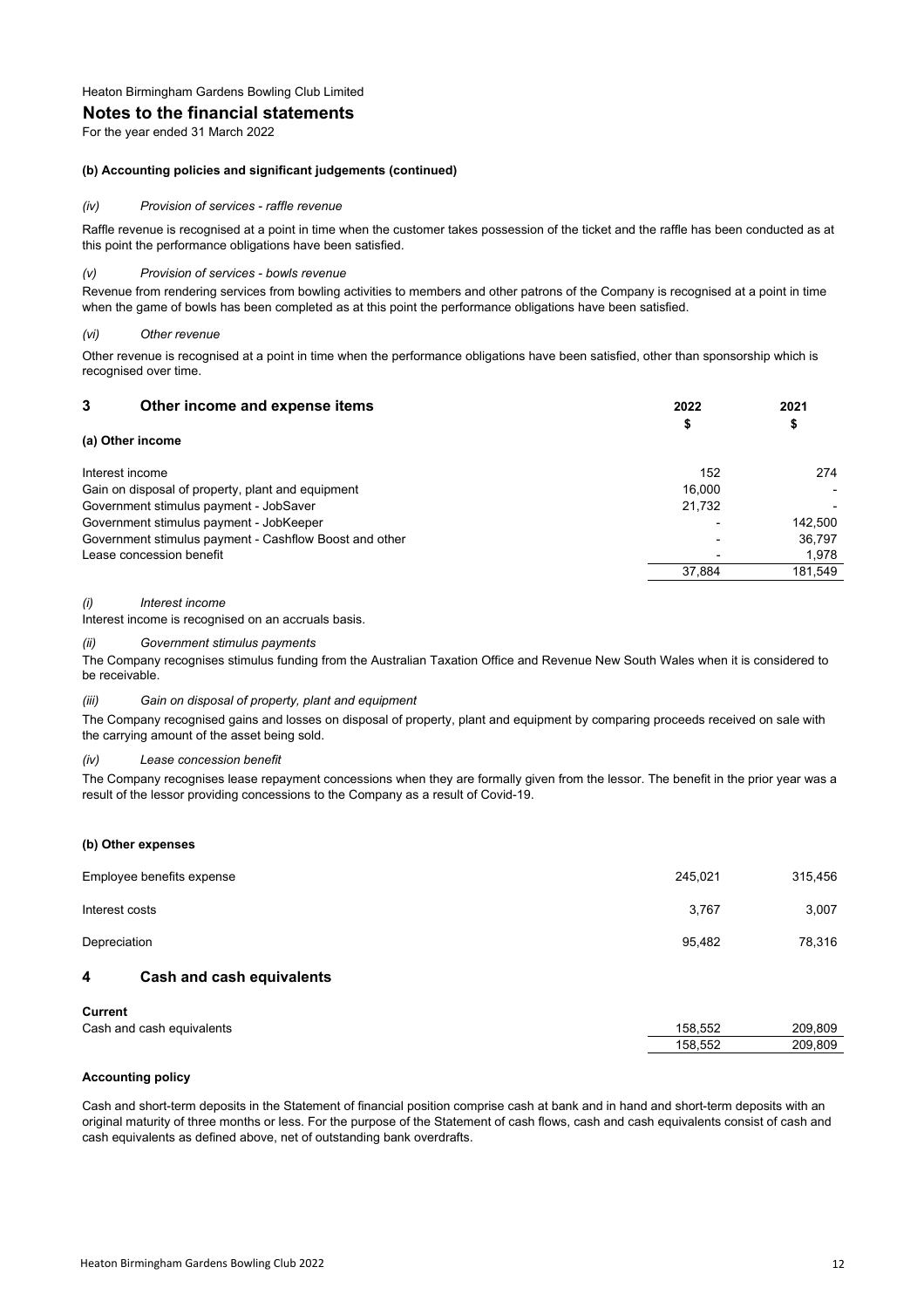#### **Notes to the financial statements**

For the year ended 31 March 2022

#### **5 Trade receivables 2022 2021**

| .                 | ____ | ----  |
|-------------------|------|-------|
|                   |      | æ.    |
| <b>Current</b>    |      |       |
| Trade receivables |      | 1,500 |
|                   |      | 1,500 |
|                   |      |       |

#### **Accounting policy**

Trade receivables are recognised initially at the amount of the consideration that is unconditional unless they contain significant financing components, when they are recognised at fair value. The Company holds the trade receivables with the objective to collect the contractual cashflows and therefore measures them subsequently at amortised cost. Trade receivables are generally due within 30 days from the date of recognition.

#### **6 Inventories**

| <b>Current</b>           |        |        |
|--------------------------|--------|--------|
| Stock on hand            | 19.610 | 16.896 |
|                          | 19.610 | 16.896 |
| <b>Accounting policy</b> |        |        |

Inventories are measured at the lower of cost and current replacement cost.

#### **7 Financial assets at amortised cost**

#### **Current**

| --------      |        |        |
|---------------|--------|--------|
| Term deposits | 10.593 | 10.546 |
|               | 10.593 | 10.546 |
|               |        |        |

#### **Accounting policy**

Assets that are held for collection of contractual cash flows where those cash flows represent solely payments of principal and interest are measured at amortised cost. Interest income from these financial assets is included in interest income using the effective interest rate method.

#### **8 Other assets**

#### **Current**

| _____       | 0.21        | $\sim$ 0.4 $\sim$ |
|-------------|-------------|-------------------|
| Prepayments | .O.J        | ີ                 |
|             | 0.21<br>.OJ | ∗∩.<br>ບ.ວ        |

#### **Accounting policy**

This includes prepayments made in advance for goods and services which are to be received in a future period.

#### **9 Property, plant and equipment**

|                          | Leasehold<br>Improvements | <b>Plant and</b><br>equipment | Poker<br><b>Machine</b> | Total       |
|--------------------------|---------------------------|-------------------------------|-------------------------|-------------|
| Non-current assets       | \$                        | \$                            | \$                      | \$          |
| <b>At 1 April 2021</b>   |                           |                               |                         |             |
| Cost                     | 1,256,194                 | 617,564                       | 245,349                 | 2,119,107   |
| Accumulated depreciation | (1, 125, 908)             | (513, 768)                    | (211, 144)              | (1,850,820) |
| Net book amount          | 130,286                   | 103,796                       | 34,205                  | 268,287     |
| Year ended 31 March 2022 |                           |                               |                         |             |
| Opening net book amount  | 130,286                   | 103,796                       | 34,205                  | 268,287     |
| Additions                |                           | 4.862                         | 37,990                  | 42,852      |
| Disposals                |                           |                               |                         |             |
| Depreciation charge      | (27, 428)                 | (19,833)                      | (19,077)                | (66, 338)   |
| Closing net book amount  | 102,858                   | 88,825                        | 53,118                  | 244,801     |
| Year ended 31 March 2022 |                           |                               |                         |             |
| Cost                     | 1,256,469                 | 623,892                       | 231,314                 | 2,111,675   |
| Accumulated depreciation | (1, 153, 611)             | (535,067)                     | (178, 196)              | (1,866,874) |
| Net book amount          | 102,858                   | 88,825                        | 53,118                  | 244,801     |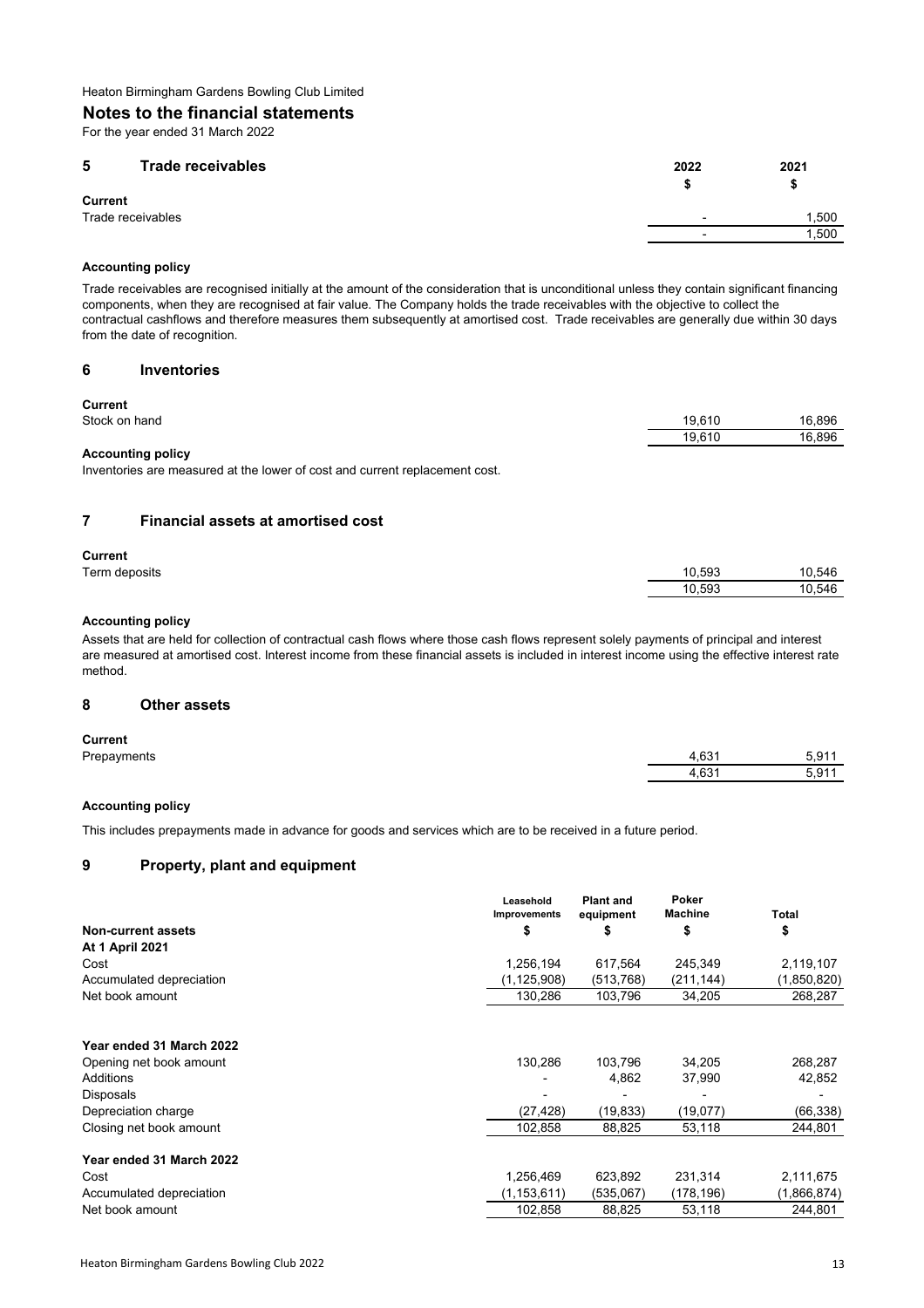#### **Notes to the financial statements**

For the year ended 31 March 2022

#### **9 Property, plant and equipment (continued)**

#### **Accounting policy**

#### **(a) Leashold Improvements**

Leasehold improvements are carried at cost less any accumulated depreciation and any impairment in value

#### **(b) Plant and equipment and poker machines**

Each class of plant and equipment and poker machines is carried at cost less any accumulated depreciation and any impairment in value.

#### **(c) Depreciation**

Depreciation is calculated on a straight line basis over the lesser of the lease term or the estimated useful life of the asset as follows:

| Leasehold improvements | 10 - 20 years   |
|------------------------|-----------------|
| Plant & equipment      | 2.5 - 20 years  |
| Poker machines         | $2.5 - 5$ years |

#### **(d) Impairment**

The carrying values of leasehold improvements, plant and equipment and poker machines are reviewed for impairment when events or changes in circumstances indicate the carrying value may not be recoverable.

For an asset that does not generate largely independent cash in flows, the recoverable amount is determined for the cash generating unit in which the asset belongs.

If any such indication exists and where the carrying values exceed the estimated recoverable amount, the assets or cash generating units are written down to their recoverable amount.

The recoverable amount of plant and equipment is the greater of fair value less cost to sell and value in use. In assessing value in use, the estimated future cash flows are discounted to their present value using a pre-tax discount rate that reflects current market assessments of the time value of money and the risks specific to the asset. Where the future economic benefits of an asset are not dependant on the asset's ability to generate net cash inflows and if deprived of the asset the Company would replace its remaining future economic benefit, value in use is determined as the depreciated replacement cost of the asset.

Impairment losses are recognised in the statement of profit or loss and other comprehensive income as a separate line item.

#### **10 Intangible assets**

|                          | <b>Poker machine</b><br>entitlements | <b>Total</b>             |
|--------------------------|--------------------------------------|--------------------------|
| Non-current assets       | \$                                   | \$                       |
| As at 31 March 2021      |                                      |                          |
| Cost                     | 55,895                               | 55,895                   |
| Accumulated amortisation |                                      | $\overline{\phantom{a}}$ |
| Net book amount          | 55,895                               | 55,895                   |
| As at 31 March 2022      |                                      |                          |
| Cost                     | 55,895                               | 55,895                   |
| Accumulated amortisation |                                      | $\overline{\phantom{a}}$ |
| Net book amount          | 55,895                               | 55,895                   |

#### **Accounting policy**

Poker machine entitlements are intangible assets acquired separately and are capitalised at cost, the useful lives of these intangible assets are assessed to be indefinite. These are tested for impairment annually or whenever there is an indication that the intangible asset may be impaired.

The value shown for the Poker machine entitlements, being their cost plus transaction costs, were tested for impairment having regard to the market value of such entitlements and the cash flow generated from holding these assets, with no impairment loss adjustment required.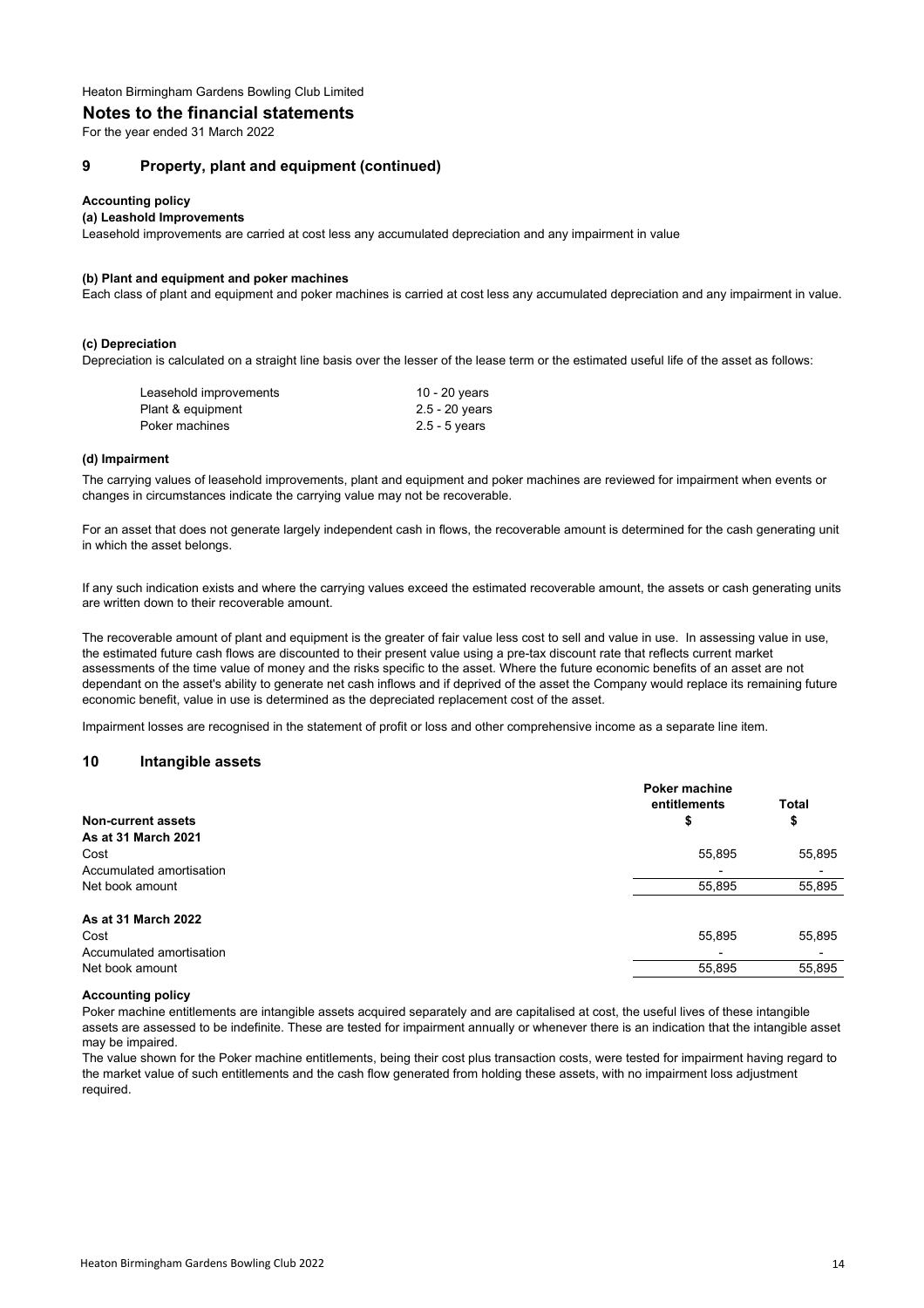#### **Notes to the financial statements**

For the year ended 31 March 2022

| 11 | Leases                                                                                             | 2022 | 2021 |
|----|----------------------------------------------------------------------------------------------------|------|------|
|    |                                                                                                    |      |      |
|    | The Company leases Land where the Club Buildings are situated, as well as phone and gaming systems |      |      |

| a) Right-of-use asset |        |         |
|-----------------------|--------|---------|
| Non-current           |        |         |
| Right-of-use assets   | 76.056 | 105.200 |
|                       |        |         |

|                                            | <b>Phone</b> | Gaming  |                  |              |              |
|--------------------------------------------|--------------|---------|------------------|--------------|--------------|
| Reconciliation of right-of-use assets      | System       | System  | <b>Club Land</b> | Total        | <b>Total</b> |
| 2022                                       | \$           | \$      | \$               | \$           | \$           |
| At 1 April 2021                            | 14,854       | 26,941  | 63,405           | 105,200      | 79,257       |
| <b>Additions</b>                           |              |         |                  |              | 46,479       |
| Amortisation                               | (3,300)      | (9,992) | (15, 852)        | (29, 144)    | (20, 536)    |
| 31 March 2022                              | 11,554       | 16,949  | 47,553           | 76,056       | 105,200      |
| b) Lease liabilities                       |              |         |                  |              |              |
| Current                                    |              |         |                  |              |              |
| Lease liabilities                          | 3,150        | 5,087   | 15,046           | 23,283       | 22,226       |
| Non-current                                |              |         |                  |              |              |
| Lease liabilities                          | 9,069        | 4,090   | 29,362           | 42,521       | 65,804       |
| Total                                      | 12,219       | 9,177   | 44,408           | 65,804       | 88,030       |
|                                            | <b>Phone</b> | Gaming  |                  |              |              |
| <b>Reconciliation of lease liabilities</b> | System       | System  | <b>Club Land</b> | <b>Total</b> | <b>Total</b> |
| 2022                                       | \$           | \$      | \$               | \$           | \$           |
| At 1 April 2021                            | 15,129       | 13,873  | 59,028           | 88,030       | 71,249       |
| Additions                                  |              |         |                  |              | 46,479       |
| Rental waiver                              |              |         |                  |              | (1,978)      |
| Interest expense                           | 1,105        | 940     | 1,721            | 3,766        | 3,006        |
| Lease payments                             | (4,015)      | (5,636) | (16, 341)        | (25, 992)    | (30, 726)    |
| Net movement during year                   | 12,219       | 9,177   | 44,408           | 65,804       | 88,030       |
| 31 March 2022                              |              |         |                  |              |              |

#### **Accounting policy**

A lease is a contract, or part of a contract, that conveys the right to use an asset for a period of time in exchange for consideration. If the terms and conditions of a contract are changed, it is reassessed to once again determine if the contract is still, or now contains, a lease.

The term of a lease is determined as the non-cancellable period of the lease, together with the periods covered by an option to extend the lease where there is reasonable certainty that the option will be exercised, and periods covered by an option to terminate the lease if there is reasonable certainty that the option will not be exercised.

At inception, a right-of-use asset and a lease liability is recognised. Right-of-use assets are included in the statement of financial position and grouped in classes of similar underlying assets.

Right-of-use assets are initially measured at cost, comprising the following:

- the amount of the initial measurement of the lease liability;
- any lease payments made at or before the commencement date, less any lease incentives received;
- an estimate of costs to be incurred in dismantling and removing the underlying asset;
- any initial direct costs incurred;

At the commencement date of the lease, the lease liability is initially recognised for the present value of non-cancellable lease payments discounted using the interest rate implicit in the lease or, if that rate cannot be readily determined, the Company's incremental borrowing rate. The weighted average incremental borrowing rate is 5.30%.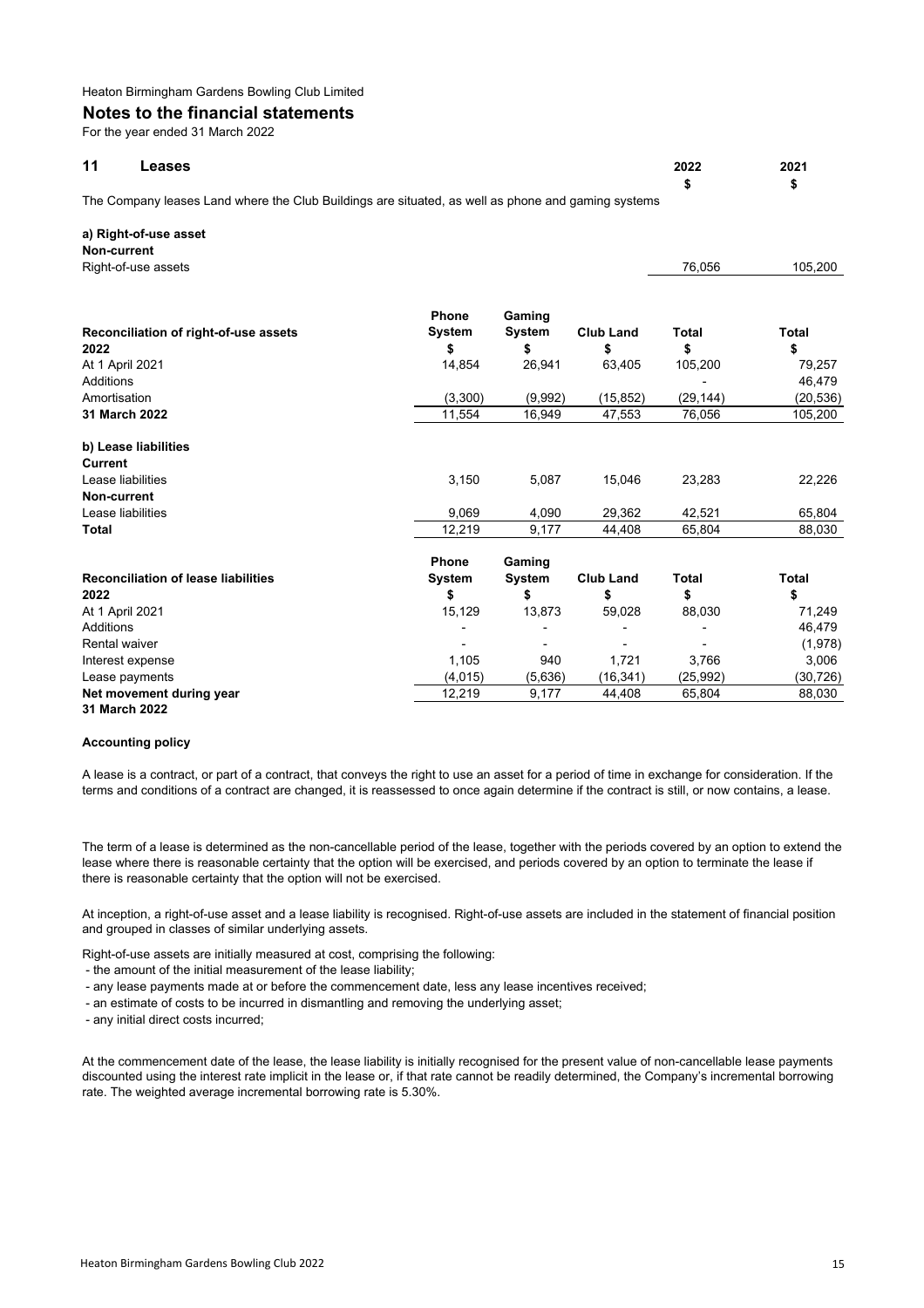#### **Notes to the financial statements**

For the year ended 31 March 2022

#### **11 Leases (continued)**

The lease payment used in the calculation of the lease liabilities includes variable payments when they relate to an index or rate. Where leases contain variable lease payments based on an index or rate at a future point in time, the Company has only included the known CPI increases to date and not estimated future CPI-related increases.

The Company does not recognise leases that have a lease term of 12 months or less or are of low value as a right of use asset or lease liability. The lease payments associated with these leases are recognised as an expense in the statement of profit or loss and other comprehensive income on a straight-line basis over the lease term.

| 12<br>Trade and other payables | 2022   | 2021   |
|--------------------------------|--------|--------|
|                                |        | \$     |
| <b>Current</b>                 |        |        |
| Trade payables                 | 27.745 | 19.040 |
| Other payables and accruals    | 4,050  | 8.750  |
| ATO payable                    | 9.248  | 12.545 |
|                                | 41,043 | 40,335 |
|                                |        |        |

#### **Accounting policy**

Trade and other payables, including accruals, are recorded initially at fair value and subsequently at amortised cost. Trade and other payables are non-interest bearing. Trade accounts payable are normally settled within 30 days.

#### **13 Provisions**

| <b>Current</b>                   |        |        |
|----------------------------------|--------|--------|
| Employee entitlements (i) & (ii) | 12,882 | 12,505 |
| Provision for make good (iii)    | 10.000 | 10,000 |
|                                  | 22.882 | 22,505 |
|                                  |        |        |
| Non-current                      |        |        |
| Employee entitlements (ii)       | 1.712  | 1,078  |
|                                  | 1.712  | 1,078  |

#### **Accounting policy**

#### (i) *Annual leave*

Liabilities for annual leave expected to be settled within 12 months of the reporting date, are recognised in the provision for employee benefits in respect of employees' services up to the reporting date. They are measured at the amounts expected to be paid when the liabilities are settled. Any annual leave expected to be settled beyond 12 months of the reporting date is measured at the present value of expected future payments.

#### (ii) *Long service leave*

The liabilities for long service leave are not expected to be settled wholly within 12 months after the end of the period in which the employees render the related service. They are therefore recognised in the provision for employee benefits and measured as the present value of expected future payments to be made in respect of services provided by employees up to the end of the reporting period. Consideration is given to expected future wage levels and period of service. Discount rates of the Australian bond rates matching the estimated future cash outflows have been used.

#### (iiI) *Provision for Make Good*

The Company (lessee) is required to restore the leased premises which it occupies at the end of the lease term to the condition at the beginning of the lease subject to fair wear and tear. A provision has been recognised for the estimated expenditure required to meet the requirements of the lease in relation to ''make good''. These costs have been included in the calculation of the right-of-use assets and are amortised over the term of the lease.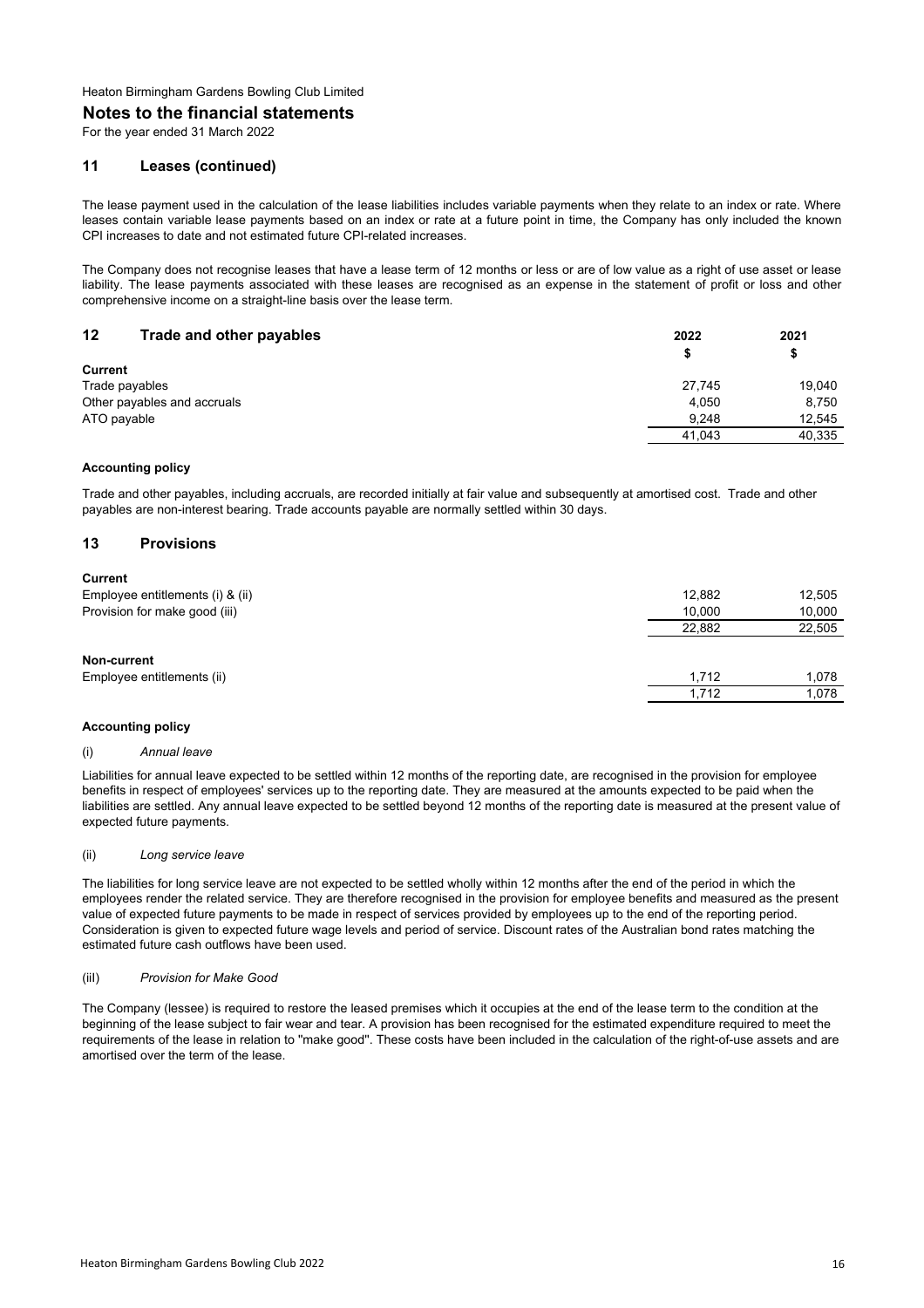#### **Notes to the financial statements**

For the year ended 31 March 2022

| 14             | <b>Other liabilities</b>                  | 2022  | 2021  |
|----------------|-------------------------------------------|-------|-------|
| <b>Current</b> | Contract liabilities - membership revenue | 2.728 | 4.191 |
|                |                                           | 2.728 | 4.191 |

#### **Accounting policy**

Revenues received in advance are recorded as a contract liability if they are in relation to contracts with customers under AASB 15 and recognised as revenue when they are earned in future periods. Other revenue received in advance that is not covered by AASB 15 is recorded as other liabilities and is reconigised as revenue when they are earned in future periods.

#### **15 Contingent liabilities**

| Bank guarantee substituting for a security deposit for TAB facilities | 5.000 | 5.000 |
|-----------------------------------------------------------------------|-------|-------|
|                                                                       |       |       |

#### **16 Related parties**

Transactions between related parties are on normal commercial terms and conditions, and are no more favourable than those available to other parties unless otherwise stated.

(a) *Key management personnel compensation*

Total key management personnel benefits and the state of the state and the state of the 41,171 46,069 41,171

#### **17 Commitments**

| (i) | <b>Capital Commitments</b> |                          |        |
|-----|----------------------------|--------------------------|--------|
|     | Poker Machines             | $\overline{\phantom{0}}$ | 7.600  |
|     |                            |                          | 17,600 |

#### **18 Critical accounting estimates and judgements**

Management is required to make judgements, estimates and assumptions about reported amounts of assets, liabilities, income and expenses that are not readily apparent from other sources. The estimates and associated assumptions are based on historical experience and various other factors that are believed to be reasonable under the circumstance, the results of which form the basis of making the judgements. Actual results may differ from these estimates.

Estimates and underlying assumptions are reviewed on an ongoing basis. Revisions to accounting estimates are recognised in the period in which the estimate is revised and future periods if the revision affects both current and future periods.

Judgements made by management that have significant effects on the financial statements and estimates with a significant risk of material adjustment in the next period are disclosed where applicable, in the relevant notes to the financial statements:

- Estimation of useful lives of non-current assets (notes 9, 10 and 11) - The useful life of property, plant and equipment, intangible assets and right-of-use assets (where useful life is greater than the lease term) is initially assessed at the date the asset is ready for use and reassessed at each reporting date based on the use of the assets and the period over which economic benefits will be derived from the asset. There is uncertainty in relation to the assessment of the life of the asset including factors such as the rate of wear and tear and technical obsolescence. The useful life of poker machine entitlements classified as an intangible asset has been assessed as indefinite. There is uncertainty in relation to this assumption as it is based on current legislation and conditions attached to the entitlements. The estimates and judgements involved may impact the carrying value of the non-current assets and the depreciation and amortisation charges recorded in the statement of profit or loss and other comprehensive income should they change.
- Estimation of provision for make good (note 13) - there is estimation uncertainty in relation to a number of components when assessing the measurement of the provision for make good including but not limited to the condition required to restore the premises to, the extent of assets required to be removed and the timing of the cash outflows to satisfy these. The current measurement of the provision for make good represents the Company's best estimate of these components.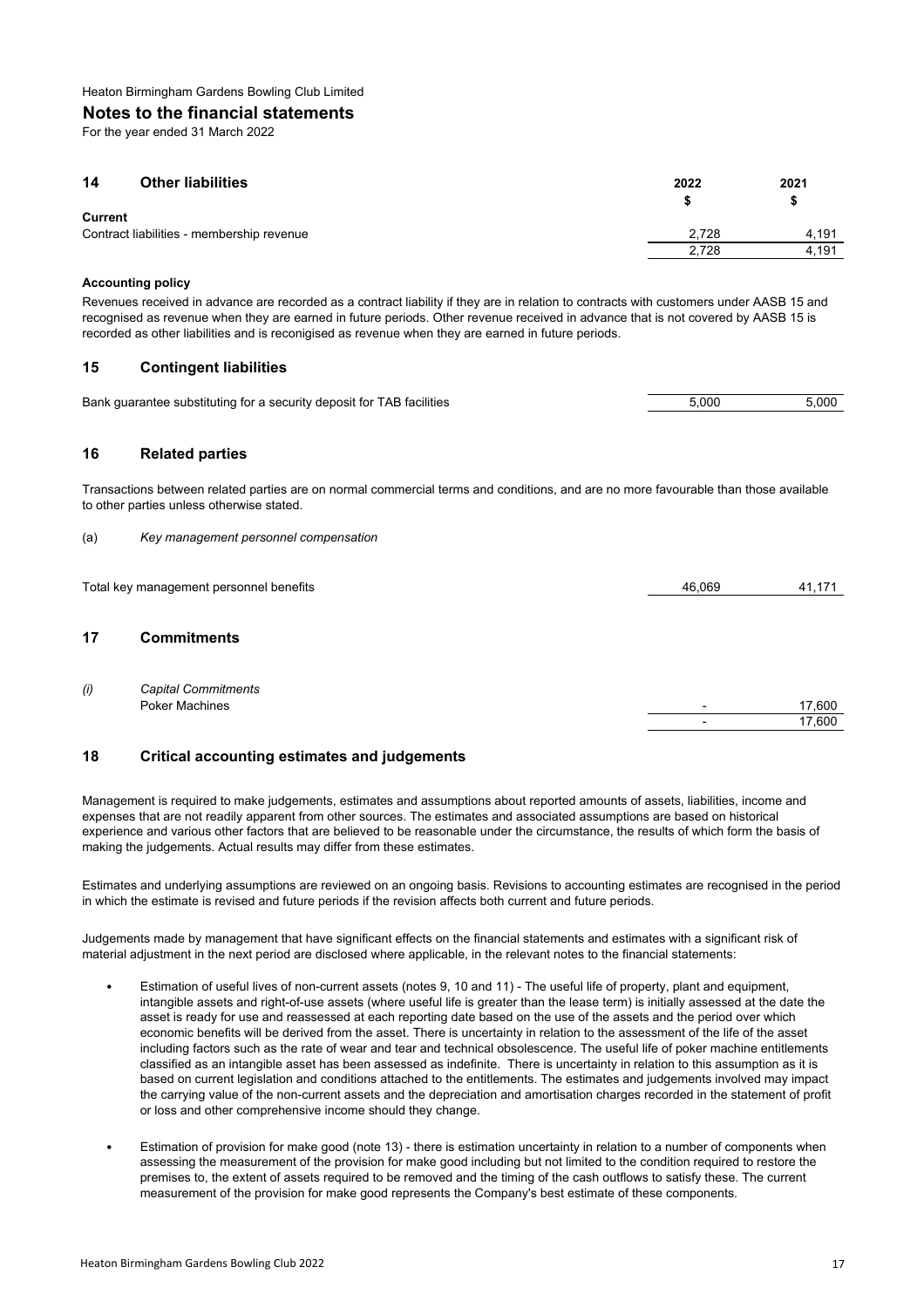## **Directors' declaration**

**In the Directors' opinion:**

- (a) the financial statements and notes set out on pages 6 to 17 are in accordance with the Corporations Act 2001, including:
	- (i) complying with Australian Accounting Standards - Reduced Disclosure Requirements, the Corporations Regulations 2001 and other mandatory professional reporting requirements, and
	- (ii) giving a true and fair view of the Company's financial position as at 31 March 2022 and of its performance for the financial year ended on that date, and
- (b) there are reasonable grounds to believe that the Company will be able to pay its debts as and when they become due and payable.

This declaration is made in accordance with a resolution of the Directors.

Rubber

Russell Wilson - Vice Chairperson

D. Nordes

Dawn Hardes - Acting Chairperson

24 May 2022 **Jesmond, NSW**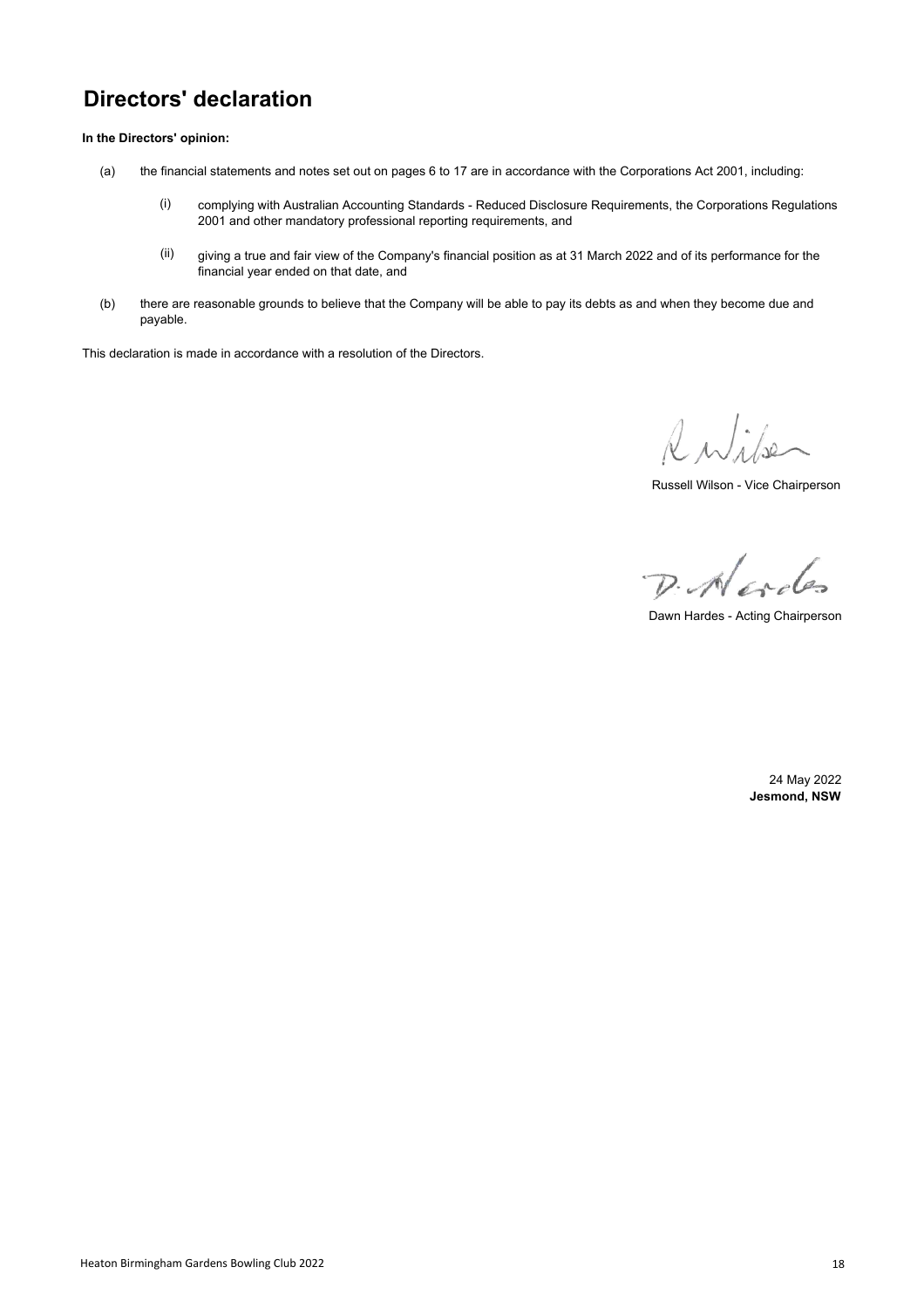

## **Independent auditor's report**

#### **to the members of Heaton Birmingham Gardens Bowling Club Limited**

#### **Opinion**

We have audited the financial report of Heaton Birmingham Gardens Bowling Club Limited (the Company) which comprises the statement of financial position as at 31 March 2022, the statement of profit or loss and other comprehensive income, the statement of changes in equity and the statement of cash flows for the year then ended, notes to the financial statements, including a summary of significant accounting policies, and the Directors' declaration.

In our opinion, the accompanying financial report of the Company is in accordance with the Corporations Act 2001 including:

- (i) giving a true and fair view of the Companys financial position as at 31 March 2022 and of its financial performance for the year then ended; and
- (ii) complying with Australian Accounting Standards - Reduced Disclosure Requirements, the Corporations Regulations 2001 and other mandatory professional reporting requirements.

#### **Basis for opinion**

We conducted our audit in accordance with Australian Auditing Standards. Our responsibilities under those standards are further described in the Auditor's responsibilities for the audit of the financial report section of our report. We are independent of the Company in accordance with the auditor independence requirements of the Corporations Act 2001 and the ethical requirements of the Accounting Professional and Ethical Standards Board's APES 110 Code of Ethics for Professional Accountants (the Code) that are relevant to our audit of the financial report in Australia. We have also fulfilled our other ethical responsibilities in accordance with the Code.

We believe that the audit evidence we have obtained is sufficient and appropriate to provide a basis for our audit opinion.

#### **Other information**

The Directors are responsible for the other information. The other information comprises the information included in the Company's annual report for the year ended 31 March 2022, but does not include the financial report and our auditor's report thereon. The other information provided at the date of this report comprises the Detailed profit and loss statement.

Our opinion on the financial report does not cover the other information and accordingly we do not express any form of assurance conclusion thereon.

In connection with our audit of the financial report, our responsibility is to read the other information and, in doing so, consider whether the other information is materially inconsistent with the financial report or our knowledge obtained in the audit or otherwise appears to be materially misstated.

If, based on the work we have performed, we conclude that there is a material misstatement of this other information, we are required to report that fact. We have nothing further to report in this regard.

#### **Responsibilities of the Directors for the financial report**

The Directors of the Company are responsible for the preparation of the financial report that gives a true and fair view in accordance with Australian Accounting Standards – Reduced Disclosure Requirements and the Corporations Act 2001 and for such internal control as the Directors determine is necessary to enable the preparation of the financial report that gives a true and fair view and is free from material misstatement, whether due to fraud or error.

In preparing the financial report, the Directors are responsible for assessing the Company's ability to continue as a going concern, disclosing, as applicable, matters related to going concern and using the going concern basis of accounting unless the Directors either intend to liquidate the Company or to cease operations, or have no realistic alternative but to do so.

Adelaide Brisbane Melbourne Newcastle Perth Sydney

Pitcher Partners is an association of independent firms. An independent company. ABN 53 001 876 320. Liability limited by a scheme approved under Professional Standards Legislation Pitcher Partners is a member of the global network of Baker Tilly International Limited, the members of which are separate and independent legal entities.



www.pitchernewcastle.com.au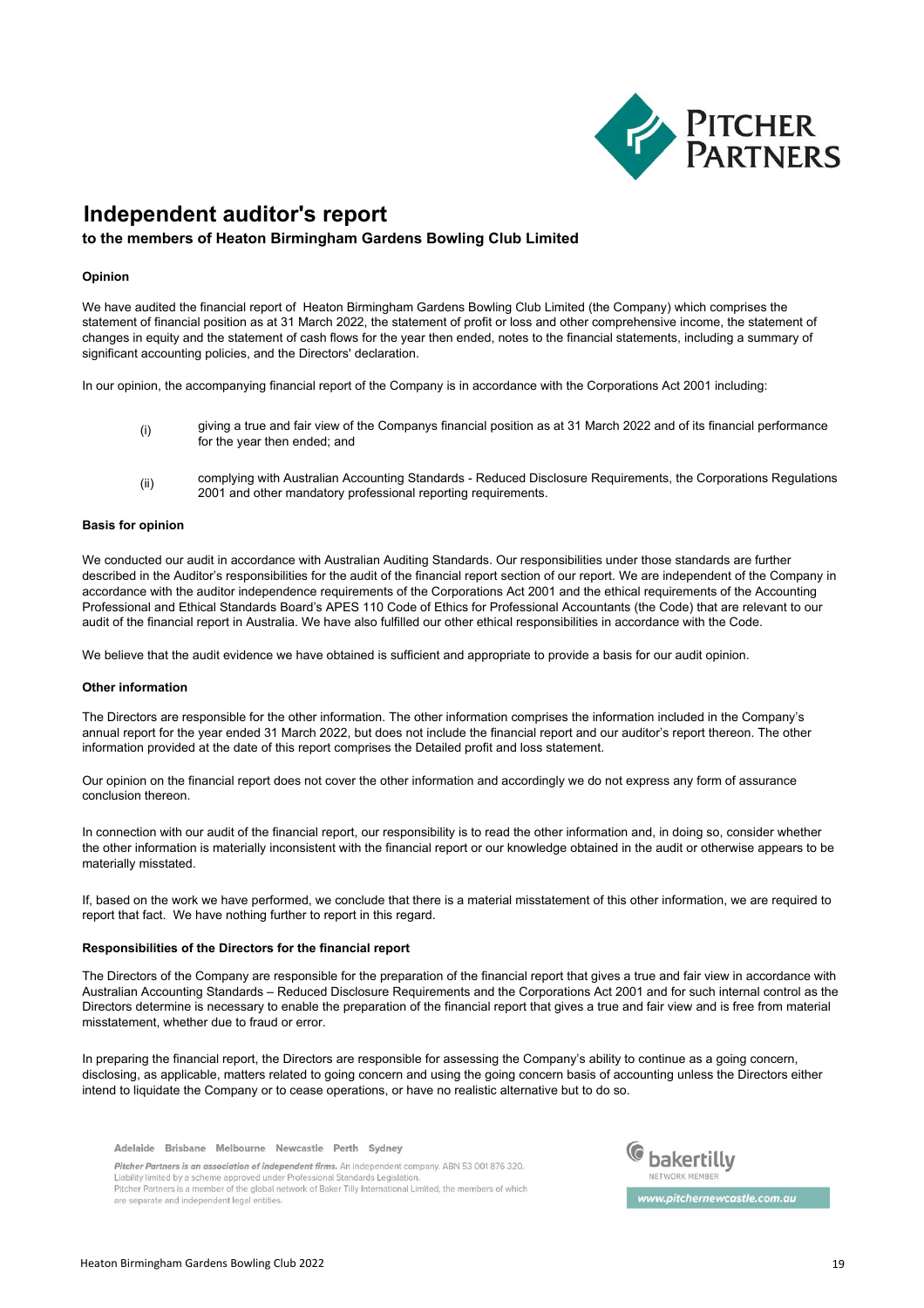

#### **Matters relating to the electronic presentation of the audited financial report**

The auditor's report relates to the financial report of the Company for the year ended 31 March 2022 included on the Company's web site. The Company's Directors are responsible for the integrity of the Company's web site. We have not been engaged to report on the integrity of this web site. The auditor's report refers only to the statements named above. It does not provide an opinion on any other information which may have been hyperlinked to/from these statements. If users of this report are concerned with the inherent risks arising from electronic data communications they are advised to refer to the hard copy of the audited financial report to confirm the information included in the audited financial report presented on this web site.

#### **Auditor's responsibilities for the audit of the financial report**

Our objectives are to obtain reasonable assurance about whether the financial report as a whole is free from material misstatement, whether due to fraud or error, and to issue an auditor's report that includes our opinion. Reasonable assurance is a high level of assurance, but is not a guarantee that an audit conducted in accordance with the Australian Auditing Standards will always detect a material misstatement when it exists. Misstatements can arise from fraud or error and are considered material if, individually or in the aggregate, they could reasonably be expected to influence the economic decisions of users taken on the basis of this financial report.

A further description of our responsibilities for the audit of the financial report is located at the Auditing and Assurance Standards Board website at http://www.auasb.gov.au/auditors\_responsibilities/ar4.pdf. This description forms part of our audit report.

Show Milo

Shaun Mahony - Partner

PitcherfertnersNHPartnership

Chartered Accountants Pitcher Partners NH Partnership

24 May 2022 **Newcastle West, NSW**

Adelaide Brisbane Melbourne Newcastle Perth Sydney

Pitcher Partners is an association of independent firms. An independent company. ABN 53 001 876 320. Liability limited by a scheme approved under Professional Standards Legislation.<br>Pitcher Partners is a member of the global network of Baker Tilly International Limited, the members of which are separate and independent legal entities.

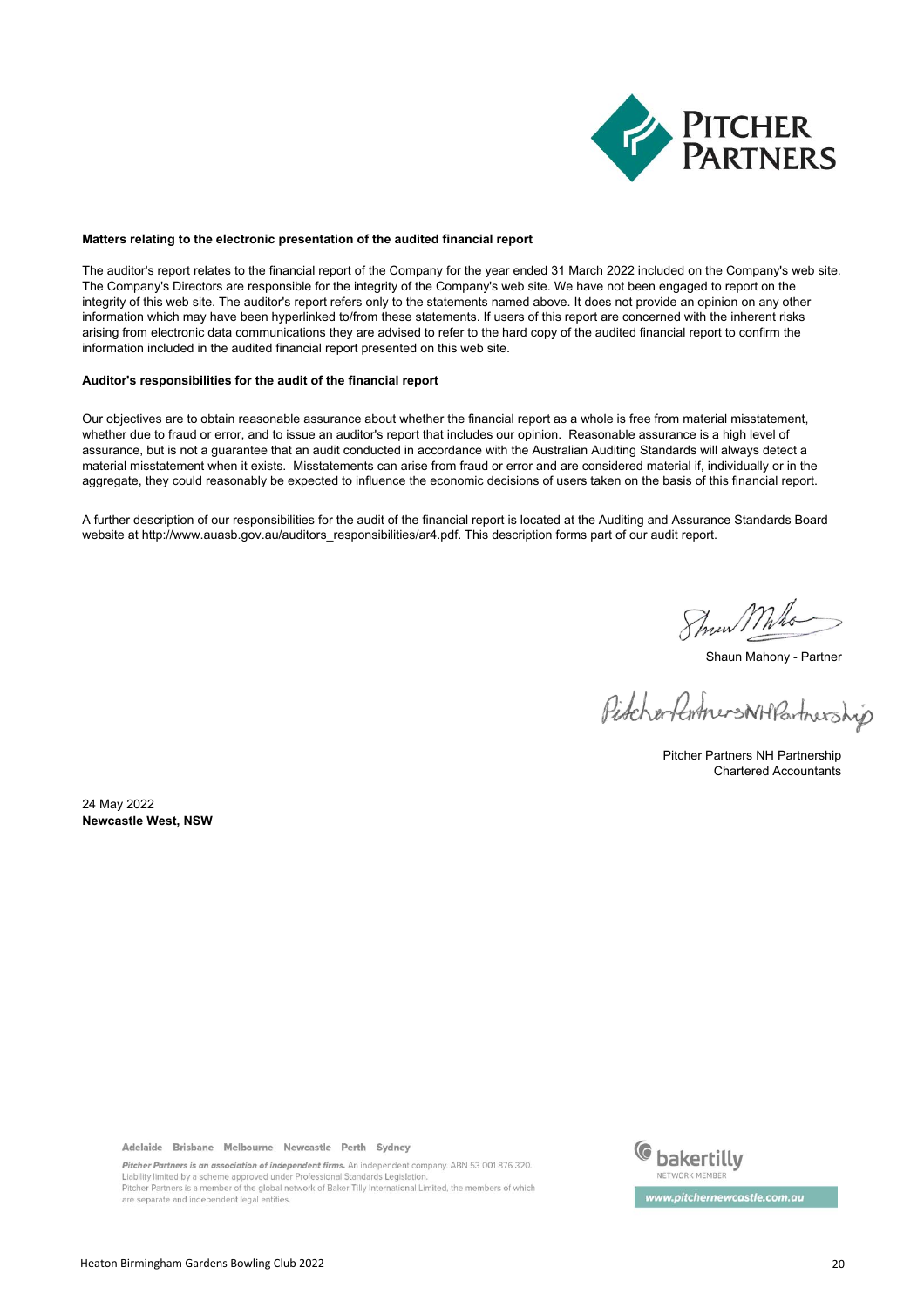### **Detailed profit and loss statement**

|                                | 2022<br>\$               | 2021<br>\$ |
|--------------------------------|--------------------------|------------|
| <b>Bar trading</b>             |                          |            |
| Sales                          | 303,621                  | 344,319    |
|                                | 303,621                  | 344,319    |
| <b>LESS COST OF GOODS SOLD</b> |                          |            |
| Opening Stock                  | 16,896                   | 12,188     |
| Purchases                      | 126,001                  | 147,334    |
|                                | 142,897                  | 159,522    |
| <b>Closing Stock</b>           | (19,610)                 | (16, 896)  |
|                                | 123,287                  | 142,626    |
| <b>GROSS PROFIT</b>            | 180,334                  | 201,693    |
| <b>LESS DIRECT EXPENSES</b>    |                          |            |
| Bar repairs & maintenance      | 6,716                    | 9,164      |
| Depreciation                   | 2,311                    | 2,604      |
| Wages                          | 124,979                  | 184,004    |
| Wastage                        | 250                      | 2,900      |
|                                | 134,256                  | 198,672    |
| <b>NET PROFIT</b>              | 46,078                   | 3,021      |
| <b>Poker Machine Trading</b>   |                          |            |
| Net Revenue                    | 202,391                  | 211,006    |
| Gaming tax rebate              | 16,269                   | 16,244     |
|                                | 218,660                  | 227,250    |
|                                |                          |            |
| <b>LESS DIRECT EXPENSES</b>    |                          |            |
| Depreciation                   | 18,948                   | 11,404     |
| DMS Fees                       | 7,392                    | 7,252      |
| Loss on disposal of assets     | $\overline{\phantom{a}}$ | 2,196      |
| Repairs & maintenance          | 6,381                    | 5,799      |
|                                | 32,721                   | 26,651     |
| <b>NET PROFIT</b>              | 185,939                  | 200,599    |
|                                |                          |            |
| <b>TOTAL TRADING PROFIT</b>    | 232,017                  | 203,620    |

Detailed profit and loss statement - Not Covered by Audit Report on Pages 19-20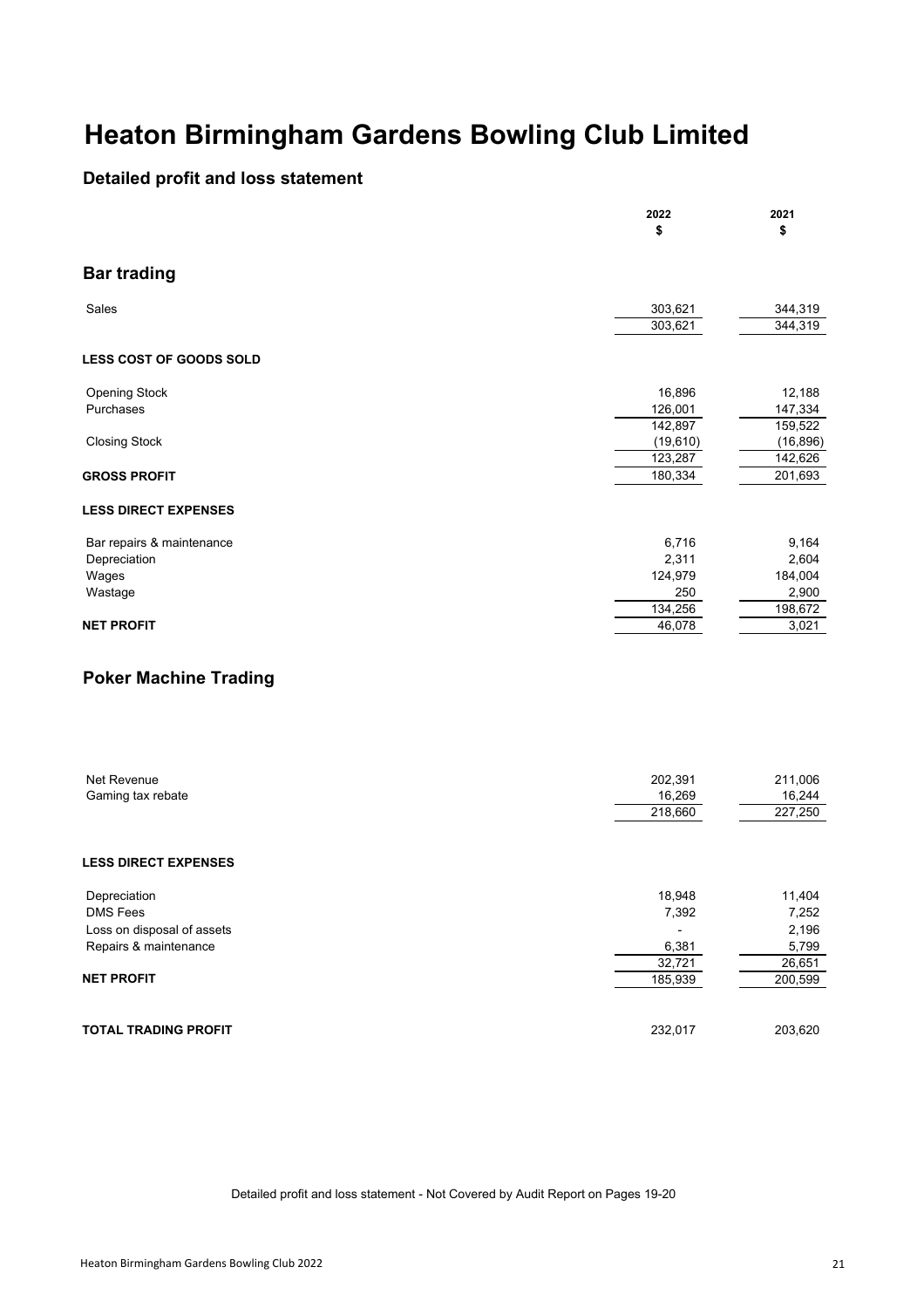### **Detailed Profit and Loss Statement**

|                                                        | 2022<br>\$                      | 2021<br>\$              |
|--------------------------------------------------------|---------------------------------|-------------------------|
| <b>Other Income</b>                                    |                                 |                         |
| Commissions<br>Government stimulus payment - JobKeeper | 4,352                           | 3,704<br>142,500        |
| Government stimulus payment - Cashflow Boost and other | 21,732                          | 36,797                  |
| Green fees, galas & entry fees                         | 11,771                          | 16,770                  |
| Insurance claim                                        | $\overline{\phantom{0}}$<br>152 | $\overline{a}$<br>274   |
| Interest received<br>Keno income                       | 5,657                           | 5,762                   |
| Members subscriptions                                  | 8,133                           | 11,316                  |
| Profit on sale of assets                               | 16,000                          |                         |
| Raffle & bingo income                                  | 44,200                          | 40,210                  |
| Rent                                                   |                                 |                         |
| Rent waiver                                            |                                 | 1,978                   |
| Sponsorship                                            | 14,400                          | 5,697                   |
| Sundry income                                          | 5,896                           | 520                     |
| TAB income                                             | 11,261                          | 10,783                  |
|                                                        | 143,554                         | 276,311                 |
| <b>TOTAL INCOME</b>                                    | 375,571                         | 479,931                 |
| <b>Greens Expenses</b>                                 |                                 |                         |
| Depreciation<br>Repairs & maintenance<br>Rates - water | 7,920<br>6,532<br>6,000         | 8,084<br>4,859<br>4,919 |
|                                                        | 20,452                          | 17,862                  |
| <b>Bowling Activities</b>                              |                                 |                         |
| Advertising<br><b>NDBA</b>                             | 1,938<br>7,337<br>46,494        | 3,049<br>3,925          |
| Raffle & bingo expenses<br>Trophies & galas            | 1,160                           | 42,483<br>3,034         |
| Volunteer drinks                                       | 15,605                          | 11,605                  |
|                                                        | 72,534                          | 64,096                  |
|                                                        |                                 |                         |

Detailed profit and loss statement - Not Covered by Audit Report on Pages 19-20